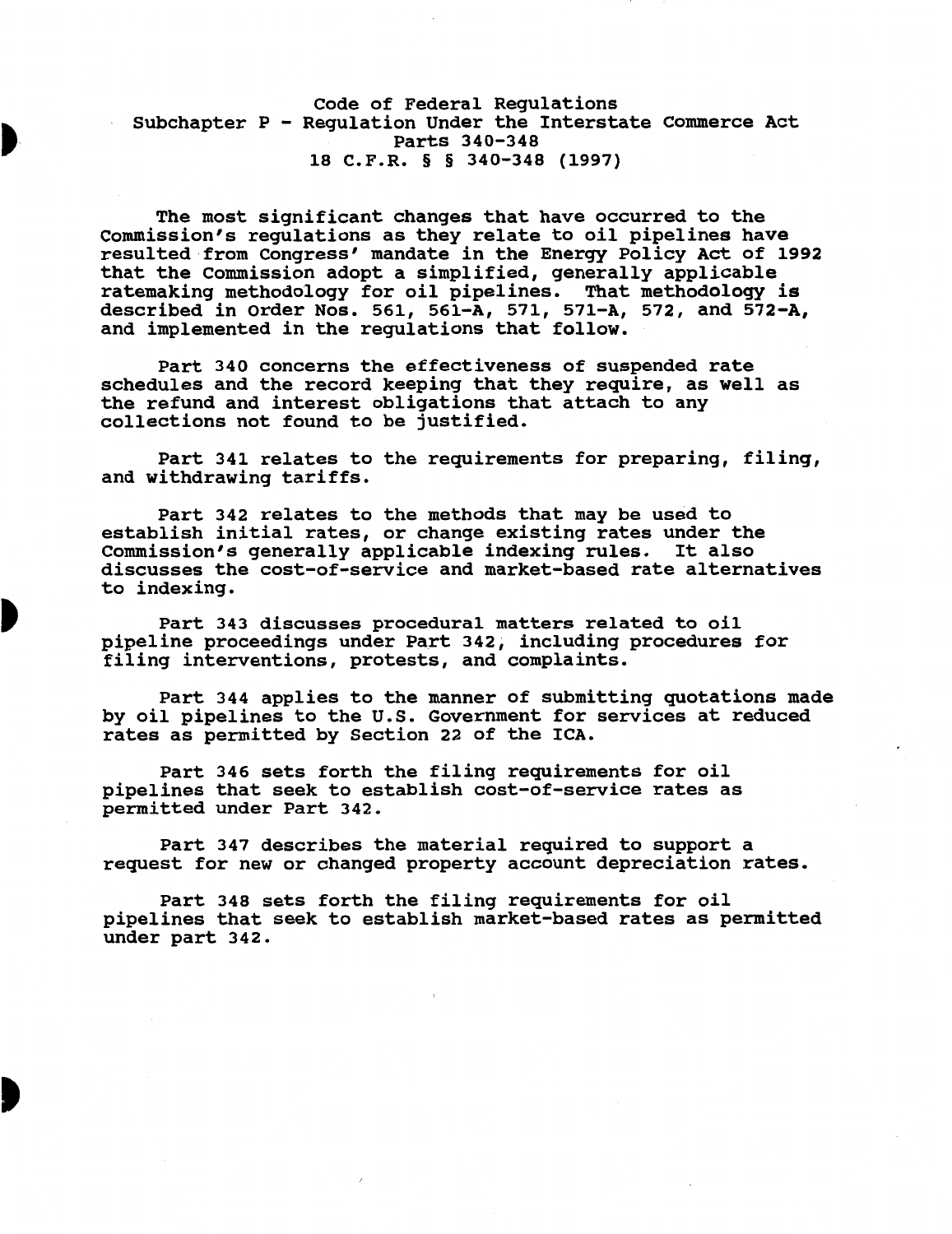Code of Federal Regulations<br>Subchapter P - Regulation Under the Interstate Parts 340-348 18 C.F.R. § § 340-348 (1997) commerce Act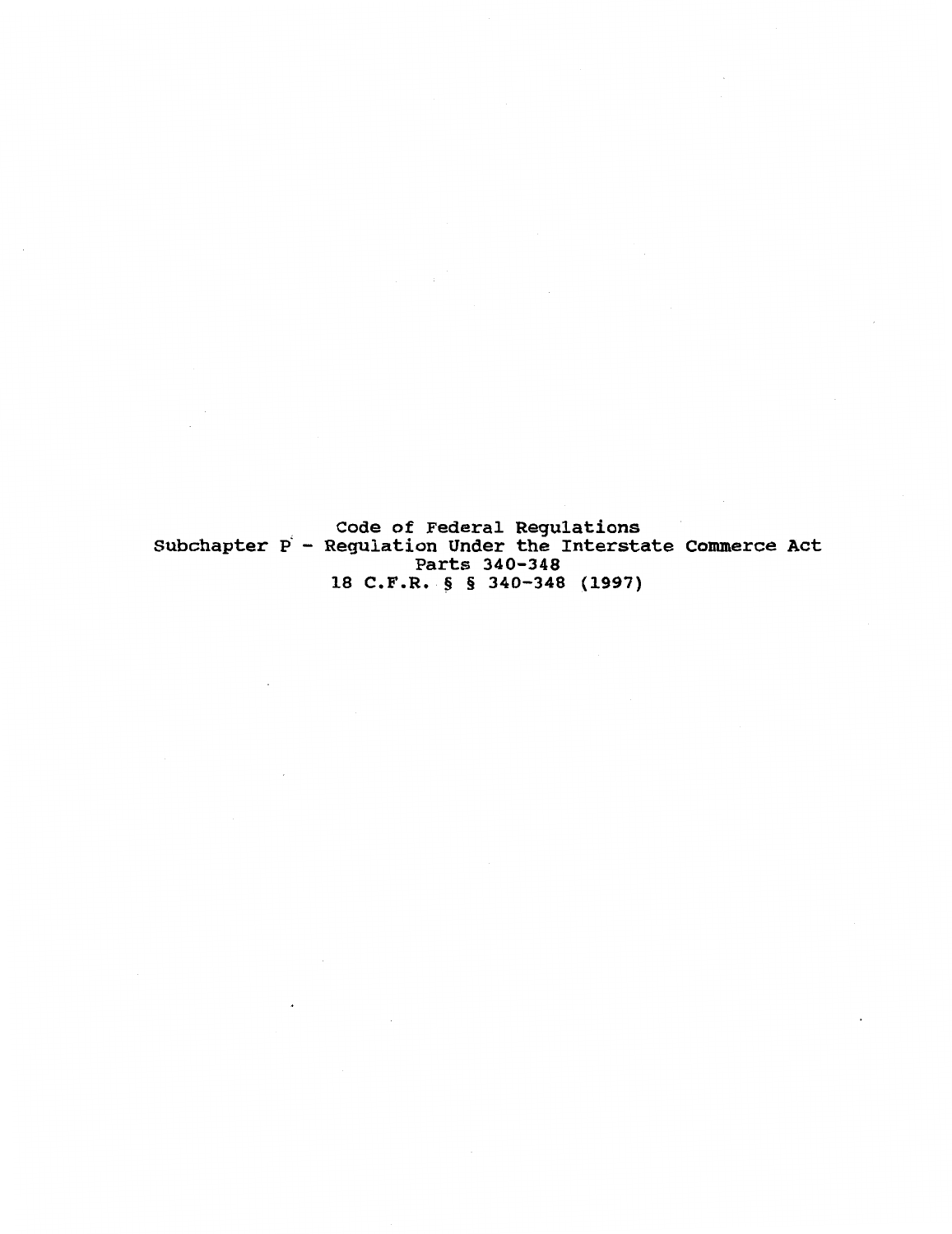### **§340.1** 18 CFR Ch. I (4-1-97 Edition

### SUBCHAPTER P-REGULATIONS UNDER THE INTERSTATE COMMERCE ACT

### PART 340-RATE SCHEDULES AND TARIFFS

AUTHORITY: Department of Energy Organlzation Act. 42 U.S.C. 7101-7352; E.O. 12009, 43 CFR 142; Interstate Commerce Act, 49 U.S.C. 1, *et seq.;* Natural Gas Act, 15 U.S.C. 717-717w.

### § 340.1 Suspended rate schedules; pro- cedure; refund requirement; administered by the Federal Energy Reg- ulatory Commission.

(a) *Effectiveness of suspended rate schedules. H* a rate suspension proceeding initiated under section 15(7) of the Interstate Commerce Act has not been concluded and an order has not been issued by the Commission at the expiration of the suspension period, the proposed rate, charge, classification, or service shall go into in effect so long as the pipeline company complies with all of the requirements of this section.

(b) *Recordkeeping.* Any pipeline company whose proposed rates or charges were suspended and have gone into effect pending final order of the Commission pursuant to section 15(7) of the Interstate Commerce Act shall keep accurate accounts in detail of all amounts received by reason of the rates or charges made effective as provided in the Commission's order, for each billing period, including the following information by billing period, and by shipper:

(1) The monthly billing determinants of petroleum or petroleum by-products transported to each consignee under the suspended tariffs;

(2) The revenues which would result from such transportation services if they were computed under the rates in effect immediately prior to the date the proposed change became effective, if applicable;

(3) The revenues resulting from such transportation services as computed under the proposed increased rates or charges that became effective after the suspension period; and

( 4) The difference between the revenues computed in paragraphs (b)(2} and (3) or this section, if applicable.

(c) *Refunds.* (1) Any pipeline company<br>that collects charges pursuant to this section shall refund at such time. it such amounts, and in such manner as may be required by final order of the<br>Commission, the portion of any rate and charges found by the Commission in that proceeding not to be justified together with interest as required  $\frac{1}{n}$  paragraph (c)(2) of this section.

(2) Interest shall be computed from the date of collection until the date re. funds are made as follows:

(i) At an average prime rate for each<br>calendar quarter on amounts held on  $\alpha$ after February 11, 1983. The applicable average prime rate for each calendar quarter shall be the arithmetic mean to the nearest one-hundredth of one percent, of the prime rate values pub. lished in the *Federal Reserve Bulletin*, or in the Federal Reserve's "Selected Interest Rates" (Statistical Release 0 13) for the most recent three months preceding the beginning of the calendar quarter; and

(ii) The interest required to be  $\mathbf{r}$ under paragraph  $(c)(2)(i)$  of this section shall be compounded quarterly.

(3) Any pipeline company required to make refunds pursuant to this section shall bear all costs of such refunding.

(4) If any rate or charge described is paragraph  $(a)$  of this section that is found not to be justified by the Commission is shared between two or men pipeline companies, each pipeline company which shared in the unjustified rates or charges is required to refund to the pipeline company that published<br>the tariff, not less than five days prior<br>to the refund date ordered by the Commission under paragraph  $(c)(1)$  of this section.

(i) That portion of the unjustified rates or charges shared, and

(ii) The appropriate interest as  $\pi$  quired in paragraph (c)(2) of this **set** tion for the period during which there fundable amounts were held.

The pipeline company that published the tariff shall, on the date set by the Commission in its final order, make  $\blacksquare$ funds with interest to the appropriate

...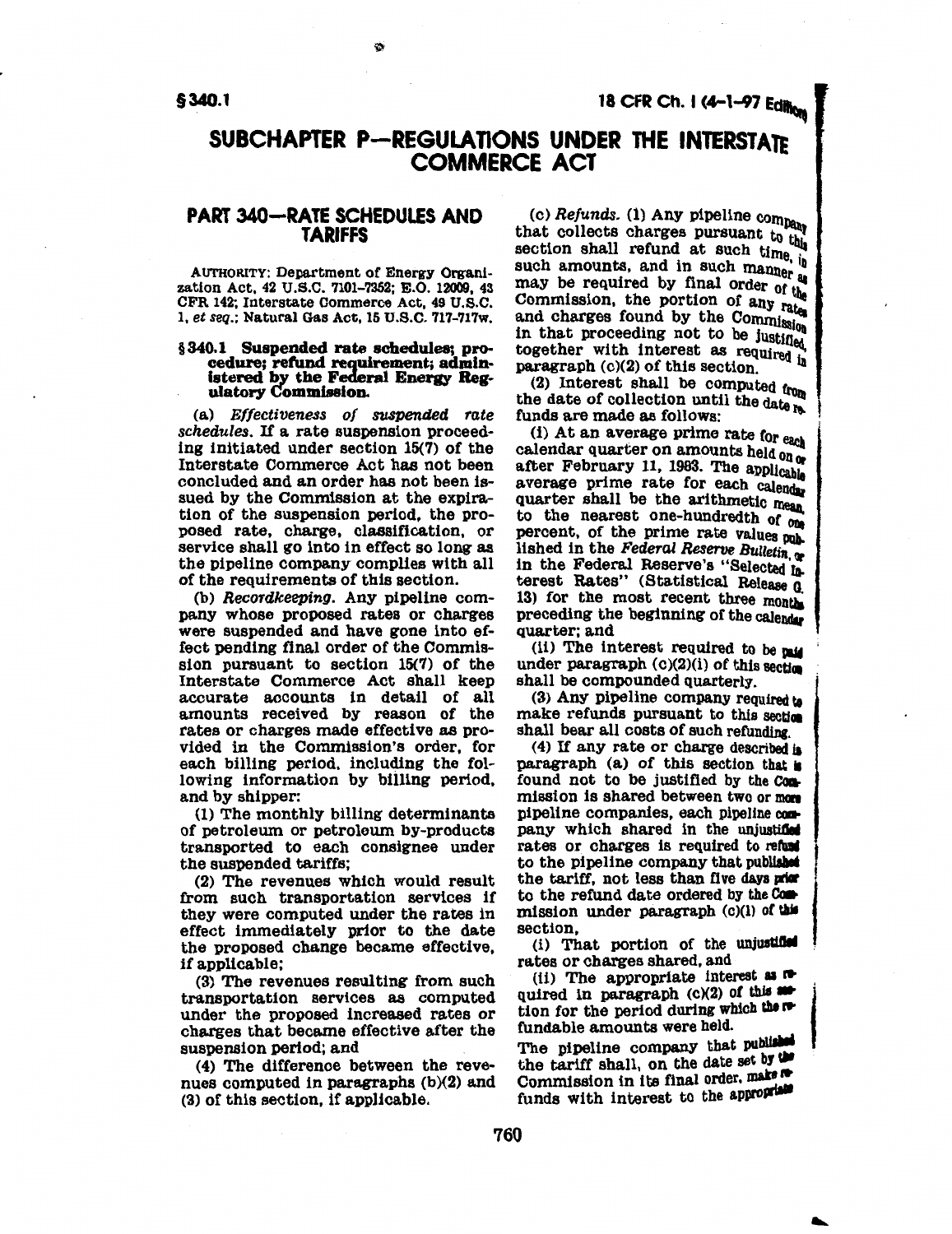ne ..

# **Faderal Energy Regulatory Commission**

<sub>for the full period during which</sub>  $\epsilon_n$ ipper redable amounts were held;

:<sup>ne 10</sup><br>
, lrder 273, 48 FR 1289; Jan. 12, 1983]

### **CONTA PIPELINE COMPANY**<br>JECT TO SECTION<br>INTERSTATE COMMERC PART 341-OIL PIPELINE TARIFFS: PART PIPELINE COMPANIES SUB- $T$  TO SECTION 6 OF THE INTERSTATE COMMERCE ACT

- 
- $\mu$ <sup>1.1</sup> Means of filing.<br> $\mu$ <sup>1.2</sup> Filing requirements.<br> $\mu$ <sup>1.3</sup> Form of tariff.
- 
- 
- HI. Filing requirements for amendments to tariffs.  $\frac{3}{10}$  tariffs.
- <sub>5</sub> Cancellation of tariffs.
- H<sub>1.5</sub> Adoption rule.<br>H<sub>1.6</sub> Adoption rule.
- $J$ <sup>11.7</sup> Concurrences.
- $\mu$ 1.8 Terminal and other services.<br> $\mu$ 1.9 Index of tariffs.
- 
- $m_{\mu1.9}^{11.9}$  Index of tariffs.<br> $m_{\mu1.10}^{11.9}$  Application of rates to intermediate
- points.<br> $\mu$ l.11 Rejection of tariff publications and other filed materials.
- $\mu$ 1.12 Informal submissions.
- $^{11.12}_{11.13}$  Withdrawal of proposed tariff publications.
- 341.14 Special permission.
- 341.15 Long and short haul or aggregate of intermediate rates.

AUTHORITY: 42 U.S.C. 7101-7352; 49 U.S.C. 1- 11.

souRcE: 58 FR 58'773, Nov. 4, 1993, unless otherwise noted.

sion's jurisdiction under the Interstate and conditions are easy to under the unit are easy to understand and apply. Commerce Act.

(3) Local rate means a rate for service with the law.<br>For the lines or routes of only one car-<br>(3) All tariffs filed on or after Decemover the lines or routes of only one car-

(4) Local tariffs means tariffs which contain only local rates.

(5) Joint rate means a rate that ap- reissued solely to conform to this part.<br>lies for service over the lines or routes (4) Each carrier must post and mainagreement between the carriers, effected by a concurrence or power of at-

ing regular business hours for public

inspection in a convenient form and place at the carrier's principal office and other offices of the carrier where business is conducted with affected shippers.

•

(8) Proportional rates means rates published to apply only to traffic having a prior transportation movement, a subsequent transportation movement, or both.<br>(9) *Rule* means any regulation or con-

dition of service stated in the tariff which affects any rate or service provided by the carrier.

(10) Subscriber means a shipper or a person who regularly is furnished a copy of a particular tariff publication (including reissues and amendments) by the publishing carrier or agent.

(11) Tariff publication means all parts of a filed tariff, including revised pages and supplements.

(12) Through rates means the total rates from point of origin to destination. They may be local rates, joint rates, or a combination of separately established rates.

(b) General application. (1) Each carrier must publish, post, and file with the Commission tariff pubil'cations which contain in clear, complete, and specific form all the rules and regulations governing the rates and charges for services performed in accordance  $\frac{1}{2}$ , 341.0 Definitions; application. with the tariff. Tariffs must be pub-<br>(a) Definitions (1) Carrier means and lished in a format that ensures the tar-(a) Definitions. (1) Carrier means and list of a format that ensures the tar-<br>include subject to the Commission iffs are readable and that their terms oil pipeline subject to the Commis-<br>is and conditions are easy to understand<br>is indicated and conditions are easy to understand

 $(2)$  Concurrence means the agreement  $(2)$  The Commission may reject, or of a carrier to participate in the joint may require modification, correction, rates or regulations published by an-<br>or reissuance of, any tariff publication<br>other carrier.<br> $\frac{1}{2}$  or  $\frac{1}{2}$  or  $\frac{1}{2}$  or  $\frac{1}{2}$  or  $\frac{1}{2}$  or  $\frac{1}{2}$  or  $\frac{1}{2}$  or  $\frac{1}{2}$  or  $\frac{1}{2}$  or  $\frac{1}{2}$ 

rier.<br>
the regula-<br>
(4) Local tariffs means tariffs which tions of this part. Tariffs which are on file as of that date will not have to be reissued solely to conform to this part.

plies for service over the lines or routes (4) Each carrier must post and main-<br>of two or more carriers made by an tain a complete and current set of all of two or more carriers made by an tain a complete and current set of all agreement, between the carriers, ef-<br>or proposed, current, and suspended tariff fected by a concurrence or power of at-<br>which it is a party. The carrier must<br>torney. orney.<br>(6) Joint tariffs means tariffs which identify in its posted tariff files any (6) Joint tariffs means tariffs which identify in its posted tariff files any contain only joint rates.  $\frac{1}{2}$  tariff publication under suspension and  $\frac{1}{2}$  contain only joint rates.<br>(7) Posting or post means making a investigation. Each carrier must afford (7) Posting or post means making a investigation. Each carrier must afford copy of a carrier's tariff available dur- $\hat{y}$  inquirers reasonable opportunity to exinquirers reasonable opportunity to examine its posted tariff files.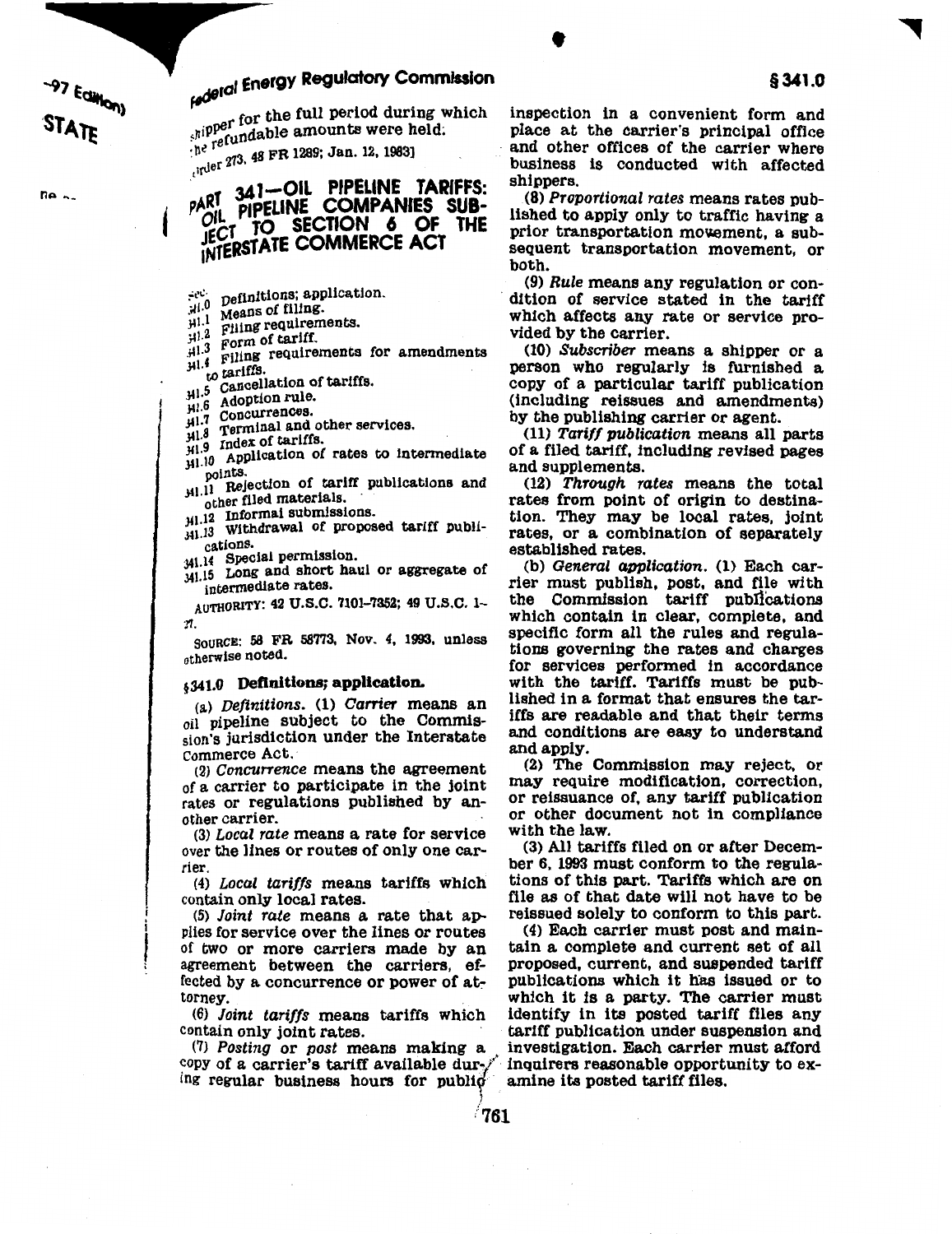### §341.1

#### §341.1 Means of filing.

Filings of tariff publications and related materials must be made with the Secretary of the Commission. Filings made by mail must be addressed to the Federal Energy Regulatory Commission, with the envelope clearly marked as containing "Oil Pipeline Tariffs."

### § 341.2 Filing requirements.

(a) Number of copies. (1) Carriers must file three copies of each tariff publication and a letter of transmittal.

(2) Carriers must provide a copy of the tariff publication and any tariff justification to each shipper and subscriber. Carriers must provide these copies by first-class mail or by other means of transmission agreed upon in writing, on or before the same day the tariff publication is transmitted to the Commission for filing.

(b) Notice period. All tariff publications (except for suspension supplements, adoption notices, adoption SUPplements, and tariff indexes) must be filed with the Commission and posted not less than 30, nor more than 60, days prior to the proposed effective date, unless a different notice period is authorized by the Commission. The notice period shall begin the first full day after the tariff publication is filed with the Commission and shall end on the last day prior to the tariff publication effective date.

 $(c)$  Transmittal letter- $(1)$  Contents. Letters of transmittal must describe the filing and explain any changes to the carrier's rates, rules, terms or conditions of service; state if a waiver is being requested, and specify the statute, section, regulation, policy or order requested to be waived; and identify the tariffs or supplement numbers and the proposed effective date of the tariff publication.

(2) Certification. Letters of transmittal must certify that the filing has been sent to each subscriber of the tariff publication by first-class mail or other agreed-upon means. If there are no subscribers, letters of transmittal must so certify.

(3) Acknowledgement. Carriers requesting acknowledgement of the receipt of a filing must submit a duplicate copy of the letter of transmittal marked "Receipt requested." The request must include a postage paid, self. addressed return envelope, The Company of the Company of the Company of the Company of the Company of the Comp mission will return one copy of the let ter of transmittal showing the date receipt.  $\frac{d}{dt}$  and  $\frac{d}{dt}$  are  $\frac{d}{dt}$  and  $\frac{d}{dt}$ 

§ 341.3 Form of tariff.<br>(a) Form, size, and type. (1) All tariff publications must be in book,  $pa_{\text{th}}$ <br>phlet, or loose-leaf form,  $8\frac{1}{2}$  by  $\frac{1}{11}$ phlet, or loose-leaf form, 81 inches in size, and plainly printed and legible. Erasures or alterations in  $w$ rit ing will not be permitted in tariff publications filed with the Commission or  $\left\{ \right.$  posted by the carrier.

 $(2)$  All tariff publications must have a margin of  $%$  of an inch on the binding edge.

(b) Contents of tariff. All tariff  $p_{\text{ub}}$ cations must contain the following information in the following order:

 $(1)$  Title page. The title page of each tariff must contain the following information:

(i) The FERC tariff number designation, in the upper right hand corner numbered consecutively, and the FERC tariff number designation of the tariff that is canceled, if any, under it;

(ii) The corporate name of the carrier;

(iii) The type of rates, e.g., local. joint, or proportional, and the commodity to which the tariff applies, *e.g.,*  crude, petroleum product, or jet fuel;

(iv) Governing tariffs, e.g., separate "rules and regulations" tariffs, if any;

{v) The specific Commission order pursuant to which the tariff is issued;

(vi) The issue date, which must be shown on the lower left side, and the effective date, which must be shown on the lower right side;

(vii) The expiration date, if applicable;

(viii) The name of the issuing officer or duly appointed official issuing the tariff, the complete street and mailing address of the carrier, and the name and phone number of the individual responsible for compiling the tariff publication.

(2) Table of contents. Tariffs of more than nine pages in length must contain a table of contents. A table of contents is optional for tariffs which are less than 10 pages in length.

(3) A list of carriers participating in *joint tariffs.*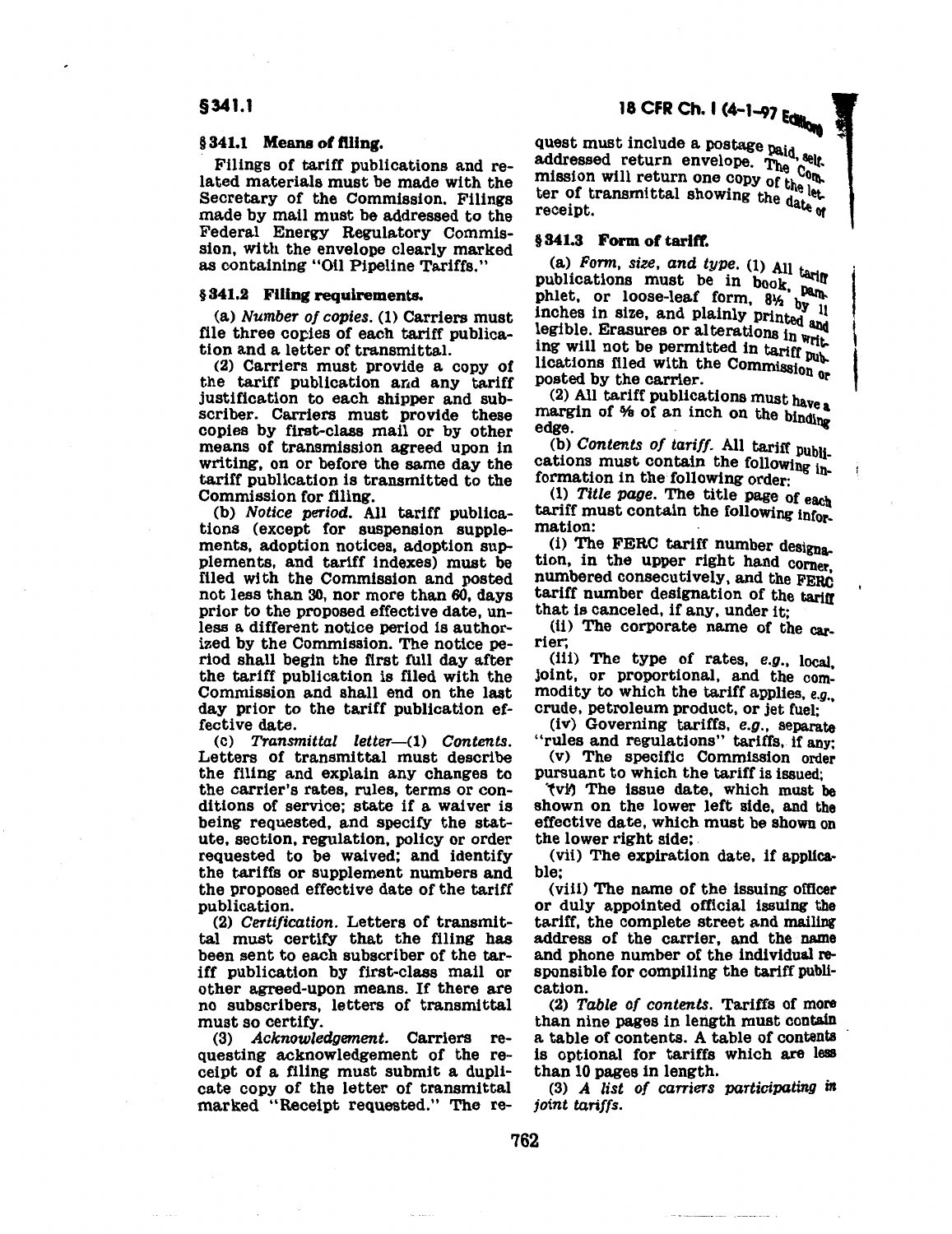(5) Explanatory statements. These statements must explain the proper application of rates and rules.

(6) Rules governing tariff publications. (i) All rules affecting the rates or the services provided for in the tariff publication must be included. A special rule affecting a particular item or rate must be referred to specifically in that item or in connection with that rate.

(ii) Each rule must be given a separate item number, (e.g., Item No. 1), and the title of each rule must be shown in distinctive type.

(iii) Except as provided in §341.10, tariffs may not include any rules that substitute for any rates named in the tariff or found in any other tariff. Rules may not provide that traffic of any nature will be "transported only by special agreement" or any other provision of similar meaning.

(iv) Rules may be separately published in a general rules tariff when it is not desirable or practicable to include the governing rules in the rate tariff. Rate tariffs that do not contain rules must make specific reference, by FERC Tariff number, to the governing general rules tariff.

(v) When joint rate tariffs refer to a separate governing rules tariff, such separate tariff must be concurred in by all joint carriers.

(7) Statement of rates. Rates must be stated explicitly in cents, or in dollars and cents, per barrel or other specified umt. The names or designations of the Places from and to which the rates apply must be arranged in a simple and aystematic manner. Any related serv-Ices performed by the carrier in conhection with the rates must be clearly identified and explained. Duplicative or conflicting rates for the same service are prohibited.

(8) Routing. Routing over which the rates apply must be stated so that the actual routes may be ascertained. This they be accomplished by stating that the rates apply via all routes of the carrier except as otherwise specifically stated in the tariff.

 $(9)$  Explanation of abbreviations and reference marks. Reference marks, abbreviations, and note references must be explained at the end of each tariff publication. U.S. Postal Service state

abbreviations and other commonly used abbreviations need not be explained.

(10) Changes to be indicated in tariff or supplement. (i) All tariff publications must identify where changes have been made in existing rates or charges, rules, regulations or practices, or classifications. One of the following letter designations or uniform symbols must be used to designate the change:

| <b>Description</b>                                                | Option 1 | Option 2 |
|-------------------------------------------------------------------|----------|----------|
| Change in wording only    A<br>Relasued item  1<br>Unchanged rate | Đ<br>r   | D        |

(ii) Reissued items must include in the square or brackets the number of the tariff supplement where the item was first issued or amended. If the letter designation is used, the number of the supplement must be shown together with the letter. The references must be explained at the end of the tariff. For example: "[R2] Reissued from Supplement No. 2, effective [specify date]."

(iii) The symbols and letter designations contained in paragraph (b)(10)(i) of this section must not be used for any other purpose.

(iv) When the same change is made in all or in substantially all rates in a tariff, a tariff supplement, or a tariff or tariff supplement page, that fact and the nature of the change must be indicated in distinctive type at the top of the title page of the issue, or at the top of each page, as appropriate. For example: "All rates in this issue are increased," or "All rates on this page are reduced unless otherwise indicated."

(v) When a tariff publication that cancels a previous tariff publication does not include points of origin or destination, or rates, rules, or routes that were contained in the prior tariff publication, the new tariff publication must indicate the cancellation. If such omissions effect changes in charges or services, that fact must be indicated by the use of the symbols prescribed in para $graph (b)(10)(i)$  of this section.

(11) Tariff publications must be consecutively numbered.

I , , ll-' • I~ ,, I I , ,, "'-

•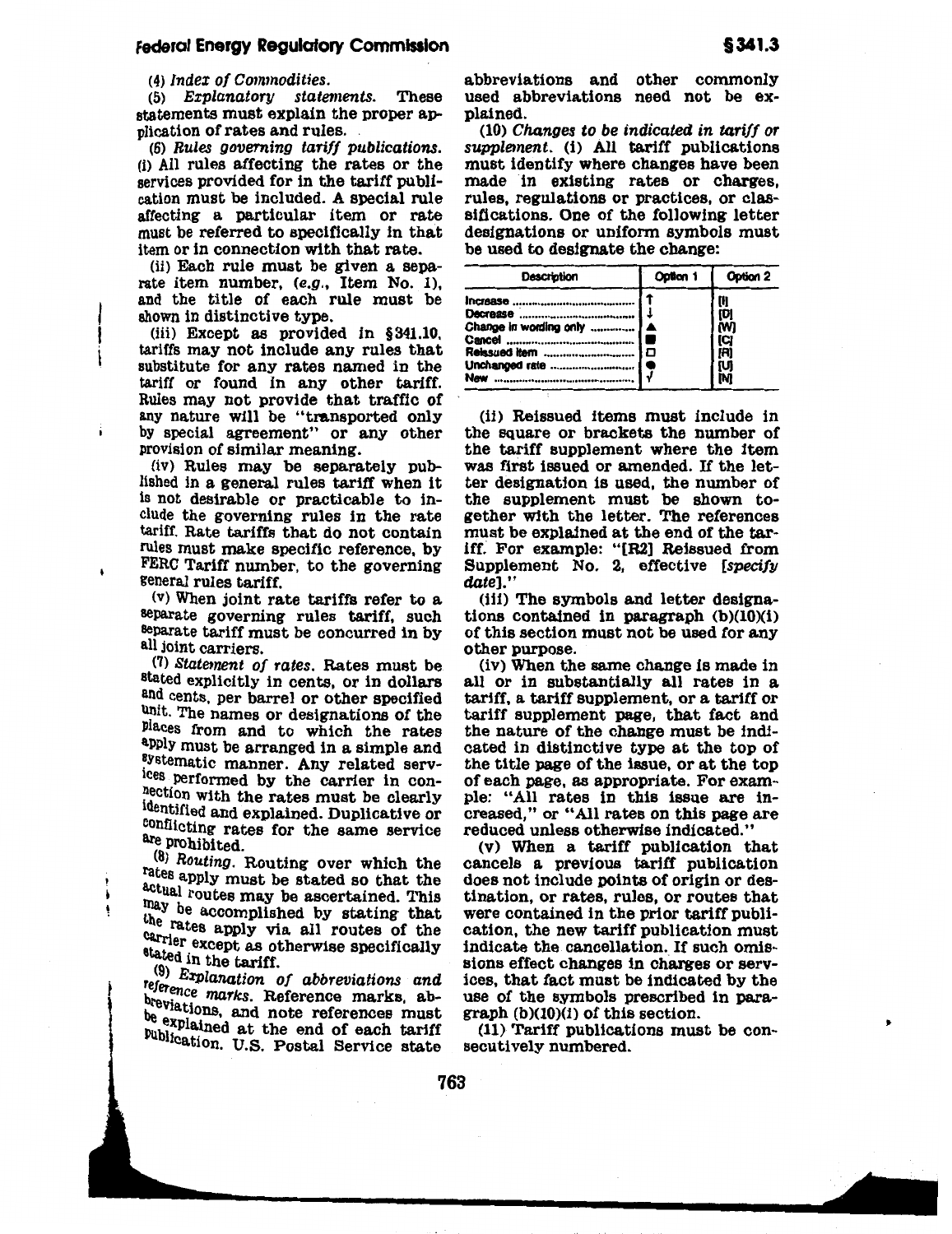(c) *Loose-leaf tariffs.* (1) Pages of loose-leaf tariffs must be consecutively numbered. Each page must show at the top of the page the name of the issuing carrier, the page number, and the FERC tariff number. Each page must show at the bottom of the page the issue date, the effective date, the name of the issuing officer or duly appointed official issuing the tariff, the complete street and mailing address of the carrier, and the name and phone number of the individual responsible for compiling the tariff publication.

(2) Changes and additions to looseleaf tariffs must be made by reprinting the page upon which the change or addition is made, and designating the changed page as a revised page. For example: "First revised page 1 cancels Original page 1," or "Second revised page 2 cancels First revised page 2." When a revised title page is issued, the following notation must be shown:

Original tariff effective [specify date].

(3) When changes and additions require additional pages, the additional pages must be given the same number with a letter suffix. For example: "Original page 4-A," or "Original page 4-B.'' When, for example, "Original page 4-A" is changed, it must be done by issuing "First revised page 4-A," which must cancel "Original page 4- A."

( 4) When a revised page is issued which omits rates or rules published on the page which it cancels, and such rates or rules are published on another page, the revised page must refer to the page on which the rates or rules will be found. Subsequently revised pages of the same number must omit the reference insofar as that particular matter is concerned.

(5) Additional pages to a loose-leaf tariff must be numbered beginning with the next successive page number after the last page and must be designated as "Original page -."

(6) The loose-leaf tariff page that follows the title page is known as a "check sheet" and must be designated as "Original page 1." When the original tariff is filed, the check sheet must show the number of pages contained in the tariff. For example: "Pages 1 to 150, inclusive, of this tariff are effective as of the date shown." When pages are revised or added to the tariff, or when supplements are issued, the register and sheet must be revised to list all cursheet must be revised pages and supplements. The list in numerical order of all added original and revised pages<br>must follow the statement: "Original" must follow the state state statements as named below contain all changes from the original tariff that are in effect on the date hereof." For example:

| Page | Number of revision except as |  |
|------|------------------------------|--|
|      |                              |  |

(7) The only loose-leaf tariff supple-<br>ments that may be issued are adoption supplements, suspension supplements, and cancellation supplements.

### § 341.4 Filing requirements for amendmenta to tariffs.

(a) *Supplements to tariffs.* (1) Supplements are limited to one effective sup. plement per tariff, except for cancellation, postponement, adoption, correction, and suspension supplements.

(2) Item numbers that are canceled or amended must be identified and brought forward with the item title in the current supplement. Reissued items from prior supplements must be brought forward in the current supplein  $$341.3(b)(10)(i)$ . Cancellation of an item by supplement must be made by bringing forward the item number with an added capital letter suffix in alphabetical sequence. For example: "Item 445-A cancels Item 445." If a canceled, withdrawn, or expired item is subsequently reissued, it must be republished under the same item number with the next letter suffix.

(b) *Cancellation supplements.* Cancellation supplements must be filed when

tariffs are canceled without reissue .. (c) *Postponement supplements.* Supplements postponing the effective date of pending tariff filings must be filed prior to the proposed effective date of the filing. A postponement supplement may not postpone the effective date for more than 30 days.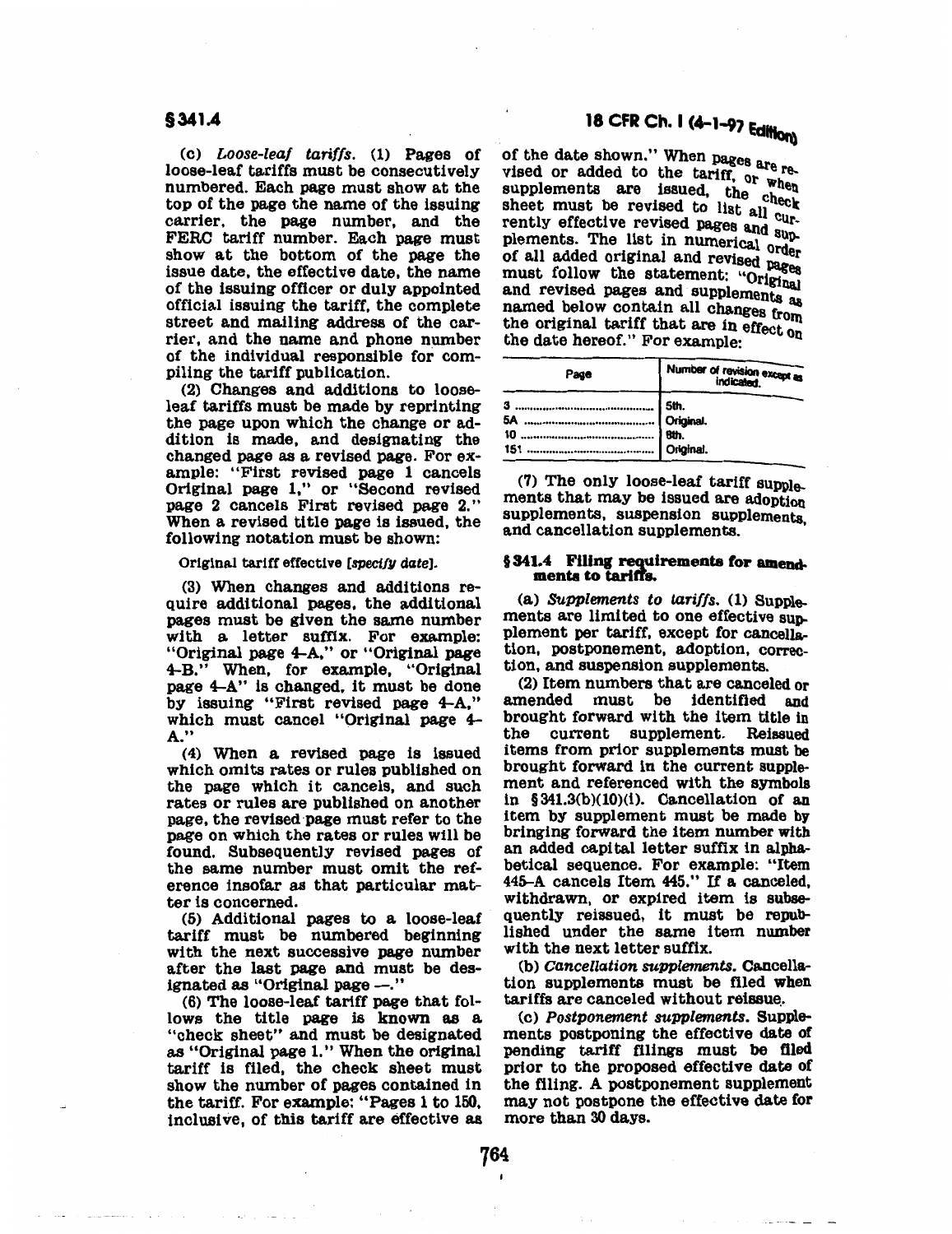### **Federal Energy Regulatory Commission**

(d) Adoption supplements. A supplement adopting the tariff of another carrier must be filed to provide the notice required in § 341.6.

(e) Correction supplements. Correction supplements must be filed to correct typographical or clerical errors. Three correction supplements are permitted per tariff.

(f) SUspension supplements. A suspension supplement must be filed for each suspended tariff or suspended part of a tariff within 30 days of the issuance of a suspension order. The suspension supplement must be served on all subscribers. The supplement must include the date it is issued, a reproduction of the ordering paragraphs of the suspension order, a statement that the tariff or portion of the tariff was suspended until the date stated in the suspension order, a reference to the docket number under which the suspension order was issued, and a statement that the previous tariff publication remains in effect.

[58 FR 587'13, Nov. 4, 1993, as amended by Order 561-A, 59 FR 40256, Aug. 8, 1994]

#### §341.5 Cancellation of tariffs.

Carriers must cancel prior tariffs when the tariffs are reissued. When a tariff is canceled in whole or in part by a supplement, the supplement must show where the rates will be found thereafter or what rates will thereafter apply. If the service in connection with the tariff is no longer in interstate commerce, the tariff publication must so state.

### §341.6 Adoption rule.

(a) Change in name of carrier or ownership of property. The carrier must notify the Commission when there is:

{1) A change in the legal name of the C&rrier;

 $(2)$  A transfer of all of the carrier's Properties; or

(3} A change in ownership of only a Portion of the carrier's property.

(b) Notification. The carrier must provide notice of these occurrences by tar-<sup>11</sup> Publication, filed as soon as possible: but no later than 30 days following<br>auch occurrence. The filing of adoption notices and adoption supplements re-QUires no notice period.

(c) Complete adoption. (1) When a carrier changes its legal name, or when ownership of all a carrier's properties is transferred, the adopting carrier must file and post an adoption notice, numbered in its own FERC Tariff series, reading as follows:

The [legal name of adopting carrier] hereby adopts and makes its own all tariff publications of [name of adopted carrier], effective [date].

(2) The adopting carrier must concurrently file a consecutively numbered supplement to each of the adopted carrier's tariffs covered by the adoption notice, reading as follows:

Effective [date shown on adoption notice] this tariff publication became the tariff of the [legal name of adopting carrier] as per its adoption notice FERC No. [number].

(3) The supplements issued under this section may contain no other matter, and must refer to §341.6.

(4) The adopting carrier must transfer into its FERC Tariff series the rates applying locally on the adopted lines. The transfer must be made within 30 days of the filing of the adoption notices and supplements. The adopting carrier must give 30 days notice as provided for in §341.2(b).

(d) Partial adoption. (1) When the ownership of a portion of a carrier's properties is transferred to another carrier the adopting carrier must file and post an adoption notice, numbered in its own FERC Tariff series, containing the statement as follows:

The [legal name of adopting carrier] hereby adopts and makes its own, the tariffs of [legal name of former owner] for transportation movements [describe by FERC tariff number, origin, and destination points], effective {date of adoption].

(2) When a point on the transferred portion of a carrier's properties will continue to remain a point on the former owner's line, a reference must be provided in connection with the name of that point, explaining the common junction point.

(3) The former owner must immediately . file a consecutively numbered supplement to each of its tariffs covered by the adoption notice, reading as follows:

765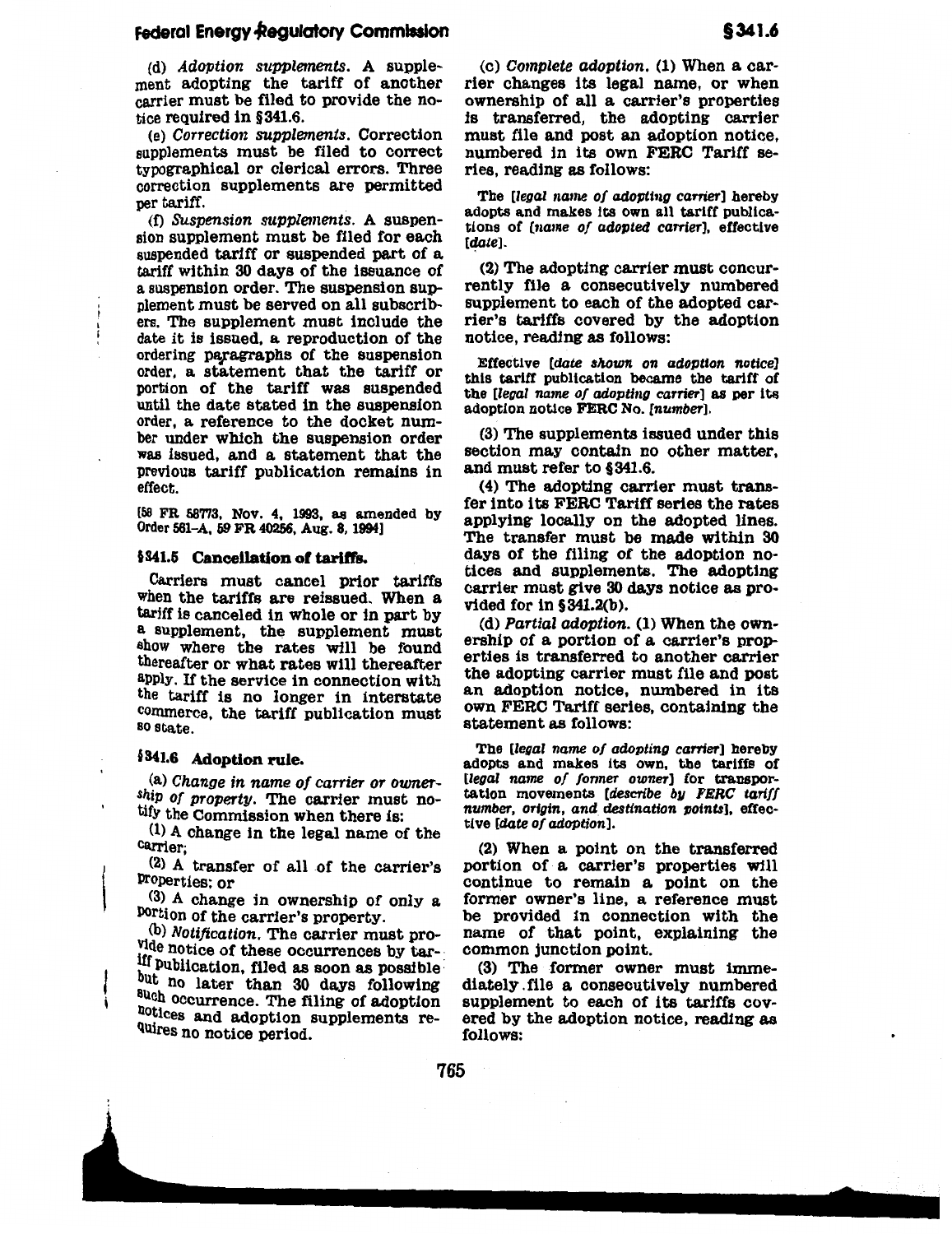### §341.7

Effective [date of adoption notice] this tariff became the tariff of [legal name of adopting carrier] for transportation movements [identifY origin and destination points], effective [date of adoption], as per its adoption notice FERC No. [nwnber].

(4) The adoption supplements issued under this section may contain no other matter, and must refer to §341.6.

(5) Rates applying locally on the transferred portion must be transferred into the FERC Tariff series of the adopting carrier within 30 days of the filing of the adoption notices and supplements. The adopting carrier must file and post its tariff publication as provided for in §341.2(b). Where rates are transferred from tariffs of the former owner to tariffs of the adopting carrier, the adopting carrier must establish the rates in its tariffs and the former owner must cancel the corresponding rates in its tariffs effective on the same date. The former owner must reference the FERC Tariff number of the adopting carrier for rates applying thereafter.

#### § 341.7 Concurrences.

Concurrences must be maintained at carriers' offices and produced upon request. Cancellations or changes to concurrences affecting FERC tariffs must be shown in those tariffs.

#### §341.8 Terminal and other services.

Carriers must publish in their tariffs rules governing such matters as prorationing of capacity, demurrage, odorization, carrier liability, quality bank, reconsignment, in-transit transfers, storage, loading and unloading,<br>gathering, terminalling, batching, terminalling, blending, commingling, and connection policy, and all other charges, services, allowances, absorptions and rules which in any way increase or decrease the amount to be paid on any shipment or which increase or decrease the value of service to the shipper.

### § 341.9 Index of tariffs.

(a) In general. Each carrier must publish as a separate tariff publication under its FERC Tariff numbering system, a complete index of all effective tariffs to which it is a party, either as initial, intermediate, or delivering carrier. The index must be arranged in  $-1$ 

I

sections as indicated in paragraphs  $(b)$ (c), and (d) of this section and  $m_{\text{unif}}$ show as to each tariff:

(1) The FERC Tariff number;

(2) The full name of the issuing car. rier or agent;

 $(3)$  The type of tariff or description of the traffic to which it applies, including origin and destination points; and

(4) Whether the tariff contains rates for transportation by mode other than pipeline.

(b) The first section. The first section of a tariff index must contain a list *ot*  all tariffs in which the carrier is an initial carrier. The list must be arranged alphabetically and organized within the following categories, in order:

(1) Specific commodity tariffs;

(2) General commodity tariffs; and

 $(3)$  Miscellaneous tariffs, such as

rules and services.<br>(c) The second section. The second section of a tariff index must contain a list of all tariffs in which the carrier is<br>a delivering carrier, arranged in the manner described in the first section of the tariff index. This section must also include those tariffs in which the car. rier is an intermediate carrier.

(d) The third section. The third section of a tariff index must contain a complete list of the FERC Tariff numbers of the carrier's own effective tariffs arin numerical order.

ranged in numerical order.<br>(e) *Supplements*. The index must be kept current by supplements numbered consecutively. The supplements may be issued quarterly. At a minimum, the index must be reissued every four years.

(f) Title page. The title page of each index and supplement must contain the issue date.

### §341.10 Application of rates to intermediate points.

(a)  $Applicability.$  (1) A carrier  $\blacksquare$ provide in its tariff that existing rates between points named in the tariff  $\n **full**\n be applied to transportation$ ments from intermediate origin points not named in the tariff to named  $\overline{\text{d}}$ tination points, and from named origin<br>points to intermediate destination<br>points not named in the tariff.

(2) A carrier must file a tariff publication applicable to the transportation movements within 30 days of the start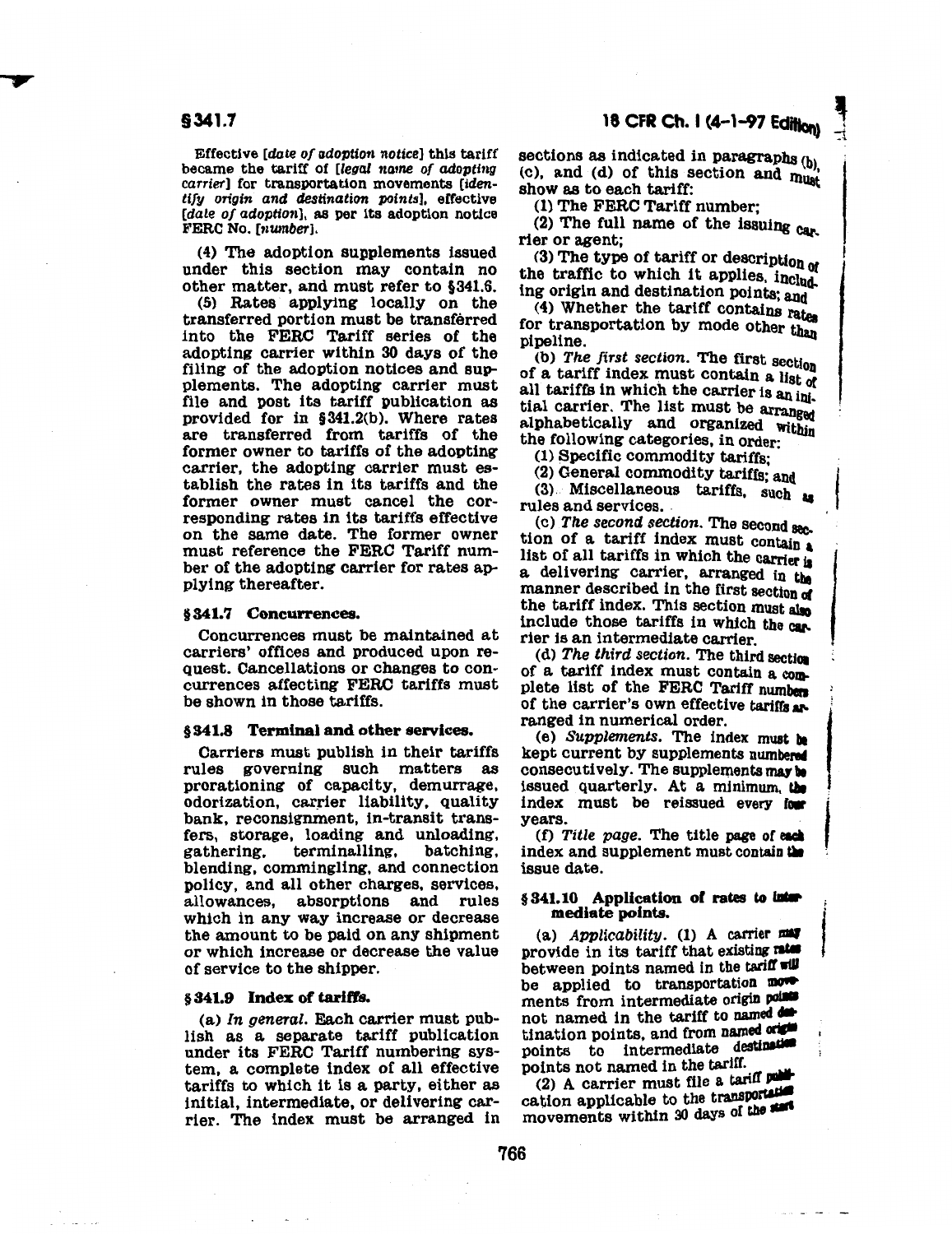### Federal Energy Regulatory Commission

of the service if the intermediate point is to be used on a continuous basis for more than 30 days.

(b) Intermediate point commodity rate<br>coulations— $(1)$  Intermediate origin  $requlation$ s $-(1)$ points. The rate for service provided to a published destination point from an origin point not specifically named in the tariff, but located intermediate to<br>published origin and destination origin and points, must be the same as the published rate from the next more distant origin point. Application of this provision is subject to the following:

(i) If branch or diverging lines create two or more "next more distant" points, the carrier must apply the rate which results in the lowest charge.

(ii) If the intermediate point is located between two published origin points, the carrier must apply the rate which results in the higher charge.

(iii) If the intermediate point is between more than two published origin points due to branch or diverging lines, the carrier must eliminate all such points except that from which the lowest charge is applicable.

(iv) If there is in any other tariff a commodity rate from the proposed intermediate origin point that is applicable to the same movement, the carrier should not apply this rule from such intermediate point.

(2) Intermediate destination points. The rate for service provided from a published origin point to a destination POint not specifically named in the tariff, but located intermediate to published origin and destination points, rnust be the same as the published rate to the next more distant destination POint. Application of this provision is subject to the following:

 $t$  (i) If branch or diverging lines create two or more "next more distant" <sup>points</sup>, the carrier must apply the rate which results in the lowest charge.

 $(ii)$  If the intermediate point is located between two published destination points, the carrier must apply the rate which results in the higher charge.

 $\overline{\phantom{a}}$  $\frac{\text{(iii)}}{\text{If the intermediate point is between the point.}}$ tween more than two published des- $_{\text{Verni}}$  points due to branch or diverging lines, the carrier must elimihate all such points except that from which the lowest charge is applicable.

•

(iv) If there is in any other tariff a commodity rate to the proposed intermediate destination point that is applicable to the same movement, the carrier should not apply the provisions of this rule to such intermediate point.

(3) Intermediate origin and destination points. Both paragraphs  $(b)(1)$  and  $(b)(2)$ of this section may apply in connection with the same rate. In this instance, both regulations should be used to establish rates from intermediate points of origin to intermediate points of destination.

### § 341.11 Rejection of tariff publications and other flied materialS.

(a) Basis {or rejection. The Commission may reject tariff publications or any other material submitted for filing that fail to comply with the requirements set forth in this part or violate any statute, or any regulation, policy or order of the Commission.

(b) Numbering and notating tariff publications. The FERC Tariff number assigned to a tariff publication that has been rejected may not be used again. The tariff publication filed in its place must bear the following notation:

Issued in lieu of [identify the rejected tariff publication], rejected by the Commission.

#### §341.12 Informal submissions.

Carriers may informally submit tariff publications or related material for suggestions of Staff prior to the filing of the tariff publications with the Commission.

#### §341.13 Withdrawal of proposed tariff publications.

(a) Proposed tariff publications. A proposed tariff publication which is not yet effective may be withdrawn at any time by notice to the Commission, made by a letter addressed to the Secretary of the Commission with a certification that all subscribers have been notified by copy of such withdrawal.

(b) Tariff publications that are subject to investigation. A tariff publication that has been permitted to become effective subject to investigation may be withdrawn at any time by notice to the Commission, made by a letter addressed· to the Secretary. Such letter must include a copy of the previous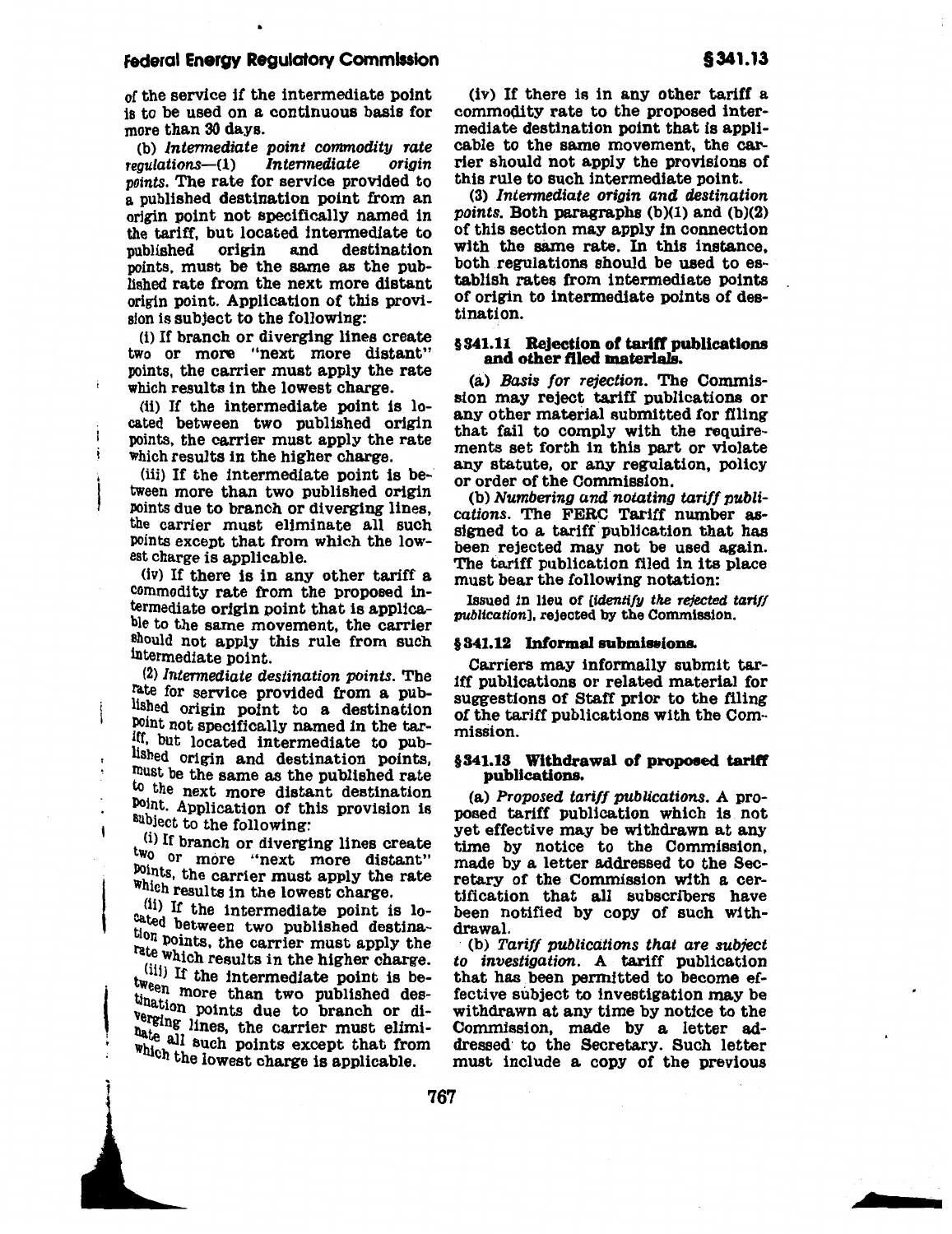tariff publication to be reinstated upon withdrawal of the tariff publication under investigation. The letter must also include a certification that all subscribers have been notified by copy of such notice of withdrawal. Such withdrawal shall be effective immediately upon the submission of the notice, unless a specific effective date is set forth in the notice, and must have the following effects:

(1) Any proceeding with respect to such tariff publication shall be terminated;

(2) The previous tariff rate shall be reinstated; and

(3) Any amounts collected under the withdrawn tariff publication which are in excess of the previous tariff rate shall be refunded within 30 days of the withdrawal with interest as calculated by §340.1 of this chapter.

(c) Numbering and notating tariff publications. The FERC Tariff number assigned to a tariff publication which has been withdrawn may not be used again. The tariff publication filed in its place must bear the following notation:

Issued in lieu of [identify the withdrawn tar*ill* publication] which was withdrawn.

### §341.14 Special permission.

(a) Procedure. Applications for waiver of the notice and tariff requirements of section 6(3) of the interstate Commerce Act must be filed by the carrier concurrently with the tariff publication being proposed. The letter of transmittal must identify the filing as requesting a waiver under section 6(3) of the Interstate Commerce Act. The application must state in detail any unusual circumstance or emergency situation that supports the requested waiver. If the application requests permission to make changes in joint tariffs, it must state that it is made on behalf of all carriers party to the proposed change. Tariff publications issued on short notice must contain the following statement on the Title Pages:

Issued on [insert number] days notice under authority of 18 CFR 341.14. This tariff publication is conditionally accepted subject to refund pending a 30 day review period.

 $(b)$  Conditional acceptance subject to refund. To permit short-notice filings to become effective as requested, the tar-

iff publications filed concurrently  $w_{ith}$  special permission requests for  $sh_{0rt}$ (less than 30 days) notice Will be deemed conditionally accepted for  $f_{11}$ . ing, subject to refund, until the Com.  $m$ ission has had a full 30-day review  $p_e$ . riod in which to process the filing. Re. funds will be collected with interest aa calculated according to  $$340.1$  of this chapter. The refund obligation will automatically terminate with no re.. funds due at the end of the full 30-da notice period absent an order to the contrary issued by the Commission.

(c) Granting automatic permission. The special permission requested will be deemed automatically granted at the end of the full 30-day notice period absent an order denying such request.

### §341.15 Long and short haul or aggregate of Intermediate rates.

(a) Requests for relief from section  $\ell$ .<br>Carriers may file requests for relief from the provisions of section 4 of the Interstate Commerce Act in order to charge a greater amount for a shorter distance over the same line or route in the same direction, or to charge greater compensation as a through rate than the aggregate of the intermediate rates. Such request will be deemed granted unless the Commission denies

the request within 30 days of the filing.<br>(b) Information required to be filed.  $A$ (b) Information required to be filed. A request for section 4 relief must con-<br>tain the following information:<br>(1) The names of the carriers for<br>which the relief is being requested.<br>(2) The FERC tariff numbers which tain the following information:

(1) The names of the carriers for which the relief is being requested.

(2) The FERC tariff numbers which contain the rates or charges referred to in the application, and identification *ol*  all the particular and related rates in question delineating origin and destination points.

(3) An accurate and complete statement giving the basis and reasoning why section 4 relief is necessary.

(4) A statement that the lower rates for longer than for shorter hauls over the same line or route are reasonably compensatory.

(5) A map showing the pipelines and origin and destination points in quetion and other pertinent informatloa.

(c) Filing tariff publications concurrent<br>with application. Applications for settion 4 relief must be filed concurrently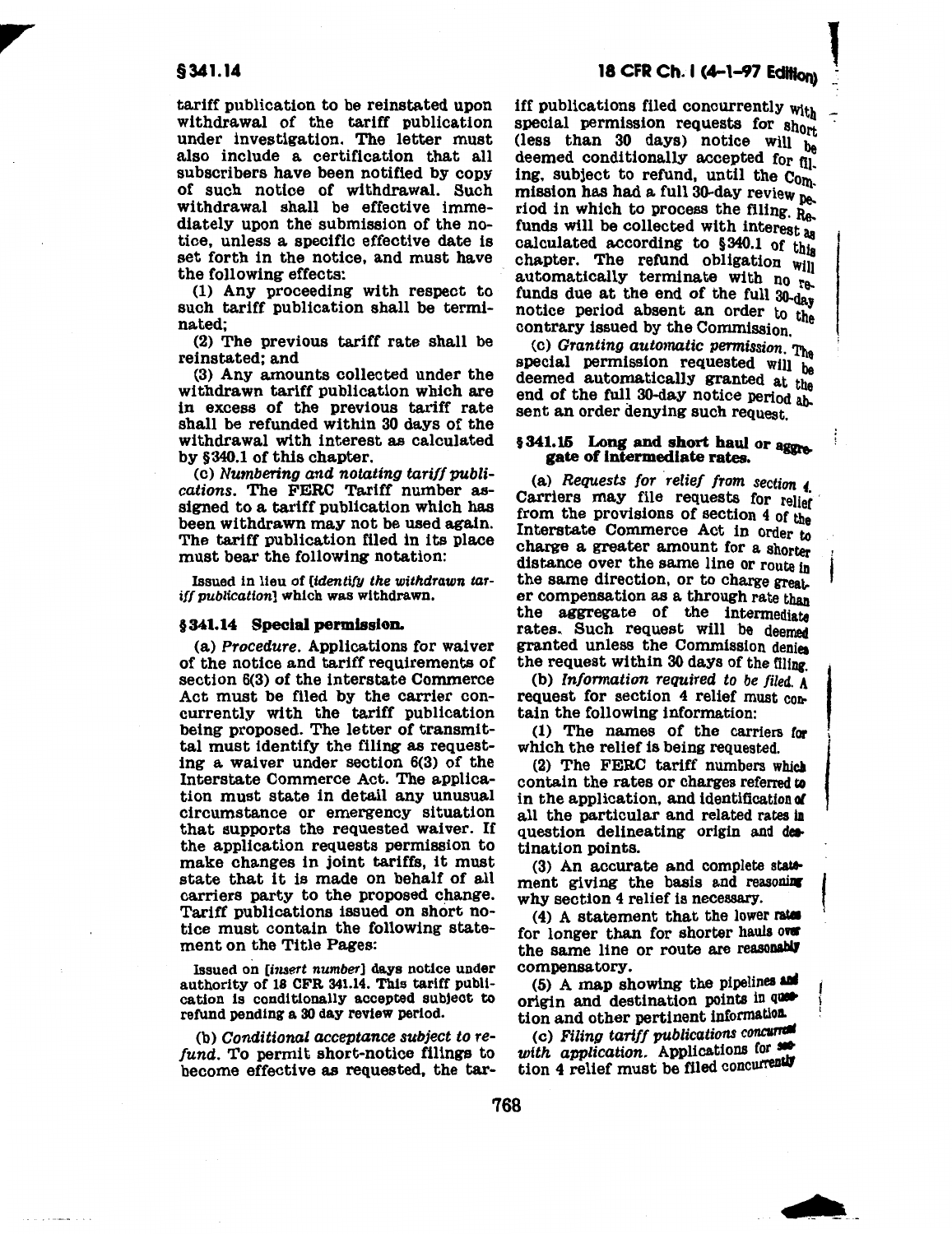### federal Energy Regulatory Commission

with the tariff publication filing establishing those rates. The transmittal letter must identify the filing as requesting section 4 relief.

(d) Tariff statement. Tariff publications filed containing such rates shall plainly state on the title page of the tariff publication that the rates contained therein contravene section 4 of the Interstate Commerce Act.

(e) Rounding through rates. When a carrier aggregates intermediate rates to make up through rates, it may round the resulting through rate to the nearest 0.5 whole cent.

#### **PIPELINE RATE PART**  $342 - OIL$ **METHODOLOGIES AND PROCE-DURES**

Bec.

\$12.0 Applicability.

312.1 General rule.

302.2 Establishing initial rates.

342.3 Indexing.

3124 Other rate changing methodologies.

AUTHORITY: 5 U.S.C. 571-83; 42 U.S.C. 7101-752; 49 U.S.C. 60502; 49 App. U.S.C. 1-85.

80URCE: Order 561, 58 FR 58779, Nov. 4, 1993, unless otherwise noted.

### 13420 Applicability.

(a) Except as provided in paragraph (b) of this section, rate changes by oil Mpelines shall be governed by this Part.

(b) Exception for the Trans-Alaska Pipeline. This part shall not apply to the Trans-Alaska Pipeline authorized by the Trans-Alaska Pipeline Authorization Act (43 U.S.C. 1651, et seq.) or to any pipeline delivering oil directly or indirectly to the Trans-Alaska Pipe-

# 1342.1 General rule.

Each carrier subject to the jurisdicuon of the Commission under the Interstate Commerce Act:

(a) Must establish its initial rates upject to such Act pursuant to §342.2;

 $\frac{1}{2}$ <sup>(b)</sup> Must make any change in existing whichever is applicable, unless directed<br>when we is applicable, unless directed otherwise by the Commission.

### §342.2 Establishing initial rates.

A carrier must justify an initial rate for new service by:

(a) Filing cost, revenue, and throughput data supporting such rate as required by part 346 of this chapter; or

(b) Filing a sworn affidavit that the rate is agreed to by at least one non-affiliated person who intends to use the service in question, provided that if a protest to the initial rate is filed, the carrier must comply with paragraph (a) of this section.

[Order 561, 58 FR 58779, Nov. 4, 1993, as amended at 59 FR 59146, Nov. 16, 1994)

#### §342.3 Indexing.

(a) Rate changes. A rate charged by a carrier may be changed, at any time, to a level which does not exceed the ceiling level established by paragraph (d) of this section, upon compliance with the applicable filing and notice requirements and with paragraph (b) of this section. A filing under this section proposing to change a rate that is under investigation and subject to refund, must take effect subject to refund.

(b) Information required to be filed with rate changes. The carrier must comply with part 341 of this chapter.

(1) Carriers must specify in their letters of transmittal required in  $§341.2(c)$ of this chapter the rate schedule to be changed, the proposed new rate, the prior rate, and the applicable ceiling level for the movement. No other rate information is required to accompany the proposed rate change.

 $(2)$  On March 31, 1995, or concurrently with its first indexed rate change filing made on or after January 1, 1995, whichever first occurs, carriers must file a verified copy of a schedule for calendar years 1993 and 1994 containing the information required by page 700 of the 1995 edition of FERC Form No. 6. If actual data are not available for calendar year 1994 when the rate change filing is made, the information for calendar year 1994 must be comprised of the most recently available actual data annualized for the year 1994. A schedule containing the information comprised of actual data for calendar year 1994 must be filed not later than March 31, 1995. Thereafter, carriers must file page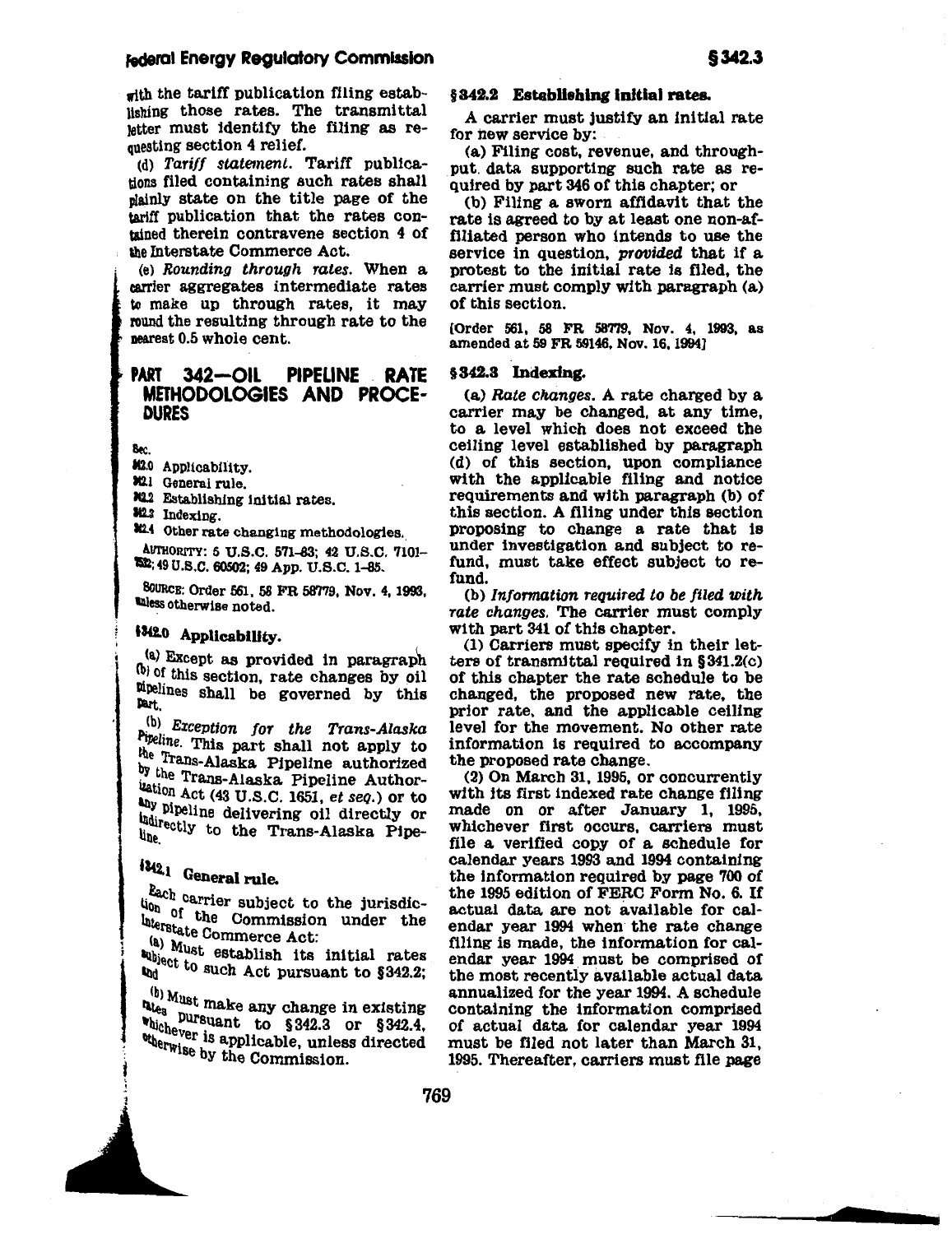# 18 CFR Ch. 1 (4-1-97 Editions)

700 as a part of their annual Form No. 6 filing.

(c) *Index year.* The index year is the period from July 1 to June 30.

(d) *Derivation of the ceiling level.* (1) A carrier must compute the ceiling level for each index year by multiplying the previous index year's ceiling level by the most recent index published by the Commission. The index will be published by the Commission prior to June

 $(2)$  The index published by the Commission will be based on the change in the final Producer Price Index for Finished Goods (PPI-FG), seasonally adjusted, as published by the U.S. Department of Labor, Bureau of Labor Statistics, for the two calendar years immediately preceding the index year. The index will be calculated by dividing the PPI-FG for the calendar year immediately preceding the index year, by the previous calendar year's PPI-FG, and then subtracting 0.01.

(3) A carrier must compute the ceiling level each index year without regard to the actual rates filed pursuant to this section.

( 4) For purposes of computing the ceiling level for the period January 1, 1995 through June 30, 1995, a carrier must use the rate in effect on December 31, 1994 as the previous index year's ceiling level in the computation in paragraph (d)(1) of this section. If the rate in effect on December 31, 1994 is subsequently lowered by Commission order pursuant to the Interstate Commerce Act, the ceiling level based on such rate must be recomputed, in accordance with paragraph (d)(l) of this section, using the rate established by such Commission order in lieu of the rate in effect on December 31, 1994.

(5) When an initial rate, or rate changed by a method other than indexing, takes effect during the index year, such rate will constitute the applicable ceiling level for that index year. If such rate is subsequently lowered by Commission order pursuant to the Interstate Commerce Act, the ceiling level based on such rate must be recomputed, in accordance with paragraph  $(d)(1)$  of this section, using the rate established by such Commission order as the ceiling level for the index year which includes the effective date of the

rencia

rate established by such Commission

order.<br>
(e) Rate decreases. If the ceiling level<br>
computed pursuant to  $\S 342.3(d)$  is below<br>
the filed rate of a carrier, that below<br>
is reduced to bring it into **little** (e) Rate uses the filed pursuant to  $$342.3(d)$  is between  $r_{\text{max}}$  1 and 1.4 of a carrier that below must be reduced to bring it into compliance with the riew ceiling level. The complete into  $\frac{1}{n}$ phance  $\pi$ ----<br>vided, however, that a carrier is not required to reduce a rate below the level deemed just and reasonable under sec-<br>deemed just and Francy Bolt section 1803(a) of the Energy Policy Act of 1992, if such section applies to such rate or to any prior rate. The rate decrease must be accomplished by filing a revised tariff publication with the  $\alpha$  is the commission to be effective July  $1\alpha$ the index year to which the reduced ceiling level applies.

[Order 561, 58 FR 58779, Nov. 4, 1993, as amended by Order 561-A, 59 FR  $40256$ , Ang. 1994; 59 FR 59146, Nov. 16, 1994]

# § 342.4 Other rate changing met.<br>odologies.

(a) *Cost-of-service rates.* A carrier may change a rate pursuant to this section if it shows that there is a substantial divergence between the actual costs  $er<sub>e</sub>$ perienced by the carrier and the rate resulting from application of the index such that the rate at the ceiling level would preclude the carrier from being able to charge a just and reasonable rate within the meaning of the Interstate Commerce Act. A carrier must substantiate the costs incurred by  $nL$ ing the data required by part 346 of this chapter. A carrier that makes such  $\frac{1}{2}$ showing may change the rate in question, based upon the cost of providing the service covered by the rate, without regard to the applicable ceiling level under § 342.3.

(b) *Market-based rates*. A carrier may attempt to show that it lacks significant market power in the market is which it proposes to charge marketbased rates. Until the carrier establishes that it lacks market power. these rates will be subject to the applicable ceiling level under §342.3.

(c) Settlement rates. A carrier may change a rate without regard to the ceiling level under  $§342.3$  if the  $\cancel{100}$ posed change has been agreed to. II writing, by each person who, on the day of the filing of the proposed rate change, is using the service covered  $\mathbf w$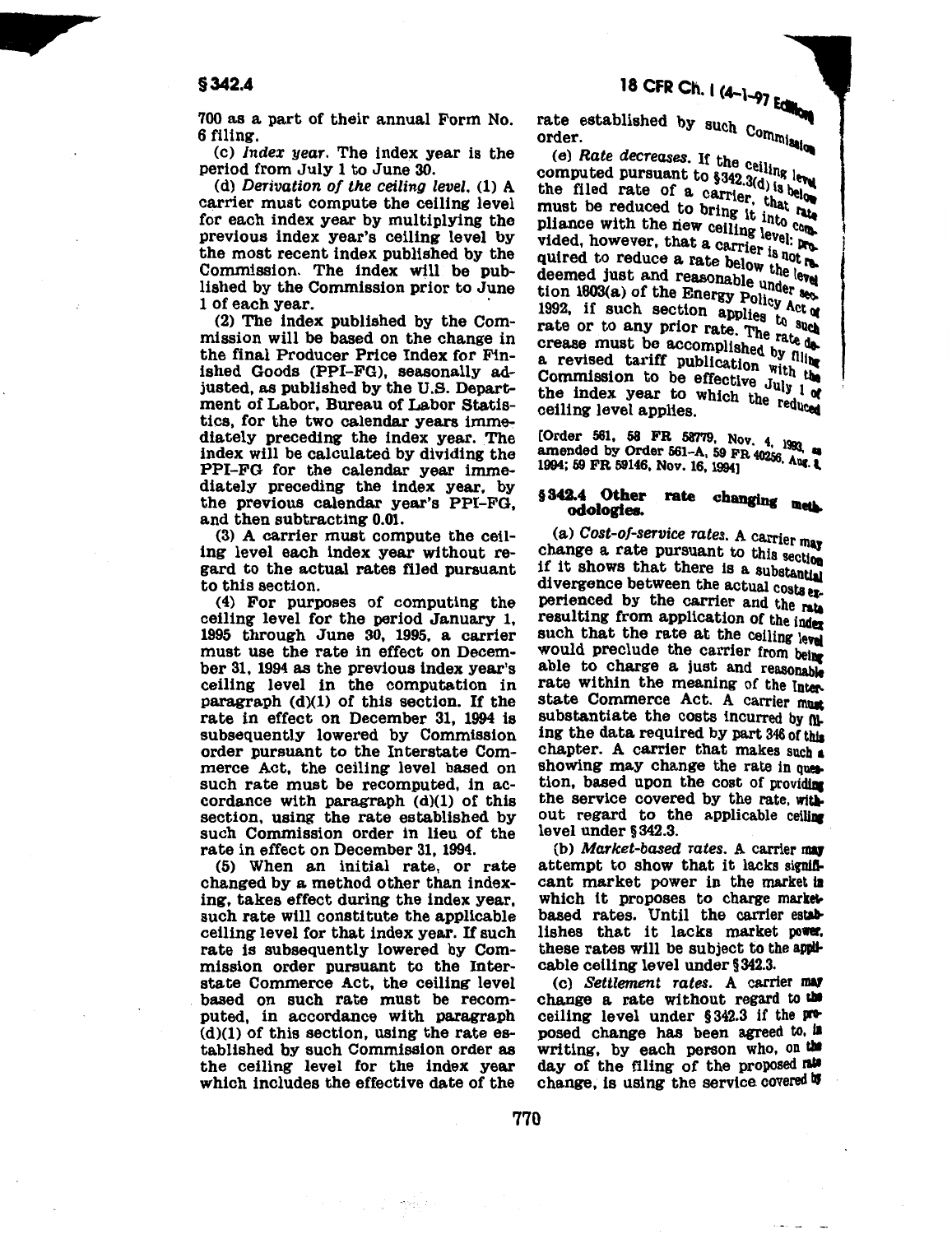### **Aderal Energy Regulatory Commission**

the rate. A filing pursuant to this secton must contain a verified statement w the carrier that the proposed rate change has been agreed to by all curment shippers.

Erder 561, 58 FR 58779, Nov. 4, 1993, as anended at 59 FR 59146, Nov. 16, 1994]

### PART 343-PROCEDURAL RULES AP-PLICABLE TO OIL PIPELINE PRO-**CEEDINGS**

- 
- 800 Applicability.
- **SE1** Definitions.
- **222** Requirements for filing interventions. protests and complaints.
- **313** Filing of protests and responses.
- 314 Procedure on complaints.
- 313.5 Required negotiations.

AUTHORITY: 5 U.S.C. 571-583; 42 U.S.C. 7101-WE: 49 U.S.C. 60502; 49 App. U.S.C. 1-85.

SOURCE: Order 561, 58 FR 58780, Nov. 4, 1993, unless otherwise noted.

### 1343.0 Applicability.

(a) General rule. The Commission's Rules of Practice and Procedure in part as of this chapter will govern procedaral matters in oil pipeline proceedings under part 342 of this chapter and under the Interstate Commerce Act, except to the extent specified in this Part.

### 1343.1 Definitions.

For purposes of this part, the following definitions apply:

(a) Complaint means a filing challenging an existing rate or practice under lection 13(1) of the Interstate Commerce Act.

(b) Protest means a filing, under sec- $\lim_{\epsilon \to 0} 15(7)$  of the Interstate Commerce Act, challenging a tariff publication.

{Order 561, 58 FR 58780, Nov. 4, 1993, as amended by Order 578, 60 FR 19505, Apr. 19,

### 1343.2 Requirements for filing interventions, protests and complaints.

 $\binom{a}{i}$  Interventions. Section 385.214 of this chapter applies to oil pipeline pro-

(b) Standing to file protest. Only perbons with a substantial economic interest in the tariff filing may file a protest to a tariff filing pursuant to the Interstate Commerce Act. Along with the protest, a verified statement that the protestor has a substantial economic interest in the tariff filing in question must be filed.

(c) Other requirements for filing protests or complaints—(1) Rates established under §342.3 of this chapter. A protest or complaint filed against a rate proposed or established pursuant to §342.3 of this chapter must allege reasonable grounds for asserting that the rate violates the applicable ceiling level, or that the rate increase is so substantially in excess of the actual cost increases incurred by the carrier that the rate is unjust and unreasonable, or that the rate decrease is so substantially less than the actual cost decrease incurred by the carrier that the rate is unjust and unreasonable.

(2) Rates established under  $$342.4(c)$  of this chapter. A protest or complaint filed against a rate proposed or established under  $$342.4(c)$  of this chapter must allege reasonable grounds for asserting that the rate is so substantially in excess of the actual cost increases incurred by the carrier that the rate is unjust and unreasonable.

(3) Non-rate matters. A protest or complaint filed against a carrier's operations or practices, other than rates, must allege reasonable grounds for asserting that the operations or practices violate a provision of the Interstate Commerce Act, or of the Commission's regulations.

(4) A protest or complaint that does not meet the requirements of paragraph  $(b)$   $(1)$ ,  $(2)$ , or  $(3)$  of this section, whichever is applicable, will be dismissed.

#### §343.3 Filing of protests and responses.

(a) Protests. Any protest pursuant to section 15(7) of the Interstate Commerce Act must be filed not later than 15 days after the filing of a tariff publication. If the carrier submits a separate letter with the filing, providing a telefax number and contact person, and requesting all protests to be telefaxed to the carrier by a protestant, any protest must be so telefaxed to the pipeline at the time the protest is filed with the Commission. Only persons with a substantial economic interest in the tariff filing may file a protest to a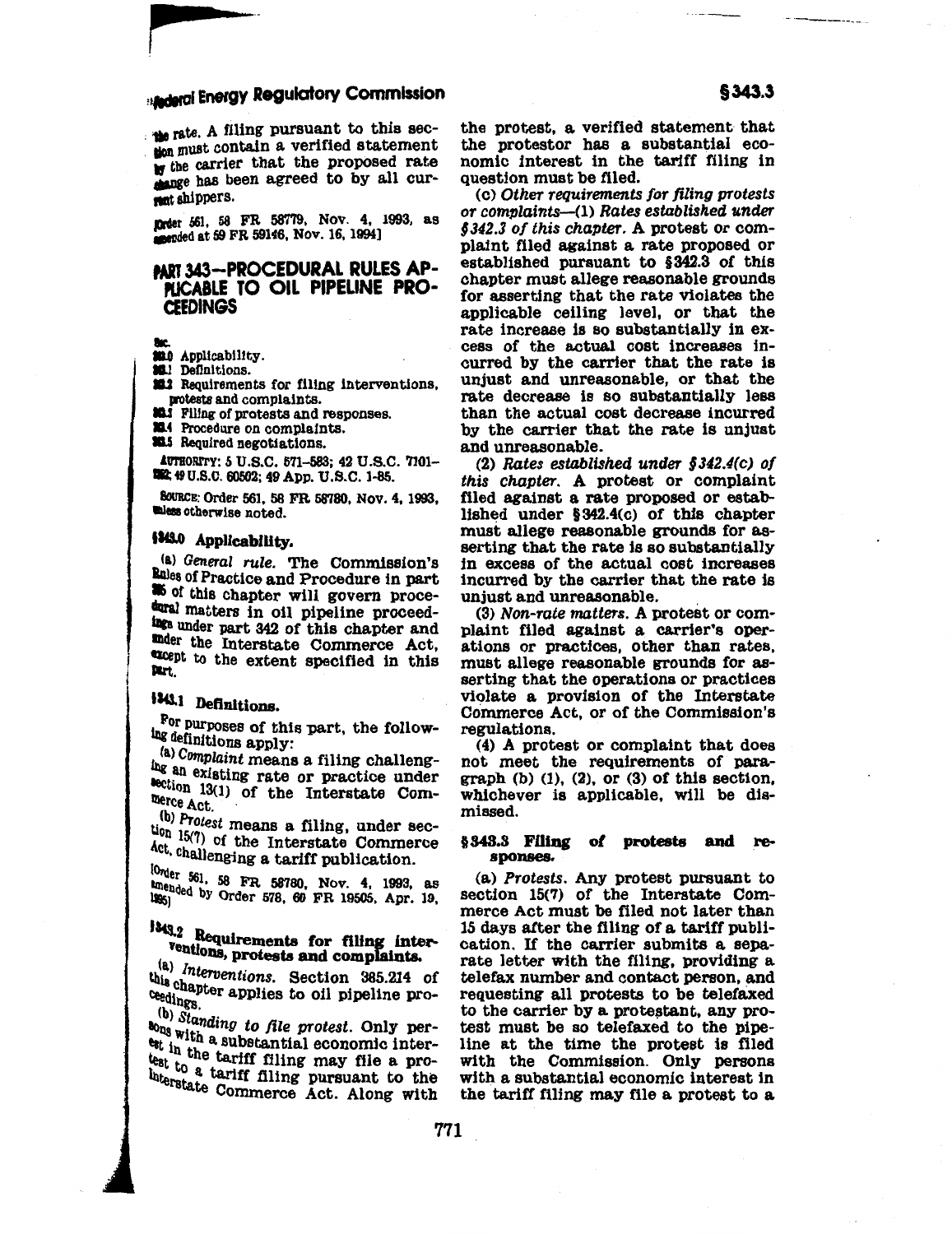tariff filing pursuant to the Interstate<br>Commerce Act. Along with the protest, the protestant must file a verified statement which must contain a reasonably detailed description of the nature and substance of the protestant's substantial economic interest in the tariff filing.

(b) *Responses.* The carrier may file a response to a protest no later than 5 days from the filing of the protest.

(c) Commission action. Commission action, including any hearings or other proceedings, on a protest will be limited to the issues raised in such protest. If a filing is protested, before the effective date of the tariff publication or within 30 days of the tariff filing. whichever is later, the Commission will determine whether to suspend the tariff and initiate a formal investigation.

(d) Termination of investigation. Withdrawal of the protest, or protests, that caused the initiation of an investigation automatically terminates the investigation.

(Order 561, 58 FR 58'780, Nov. 4, 1993, as amended by Order 561-A, 59 FR 40256, Aug. 8, 1994]

#### §343.4 Procedure on complaint&

(a) *Responses.* The carrier must file a response to a complaint filed pursuant to section 13(1) of the Interstate Commerce Act no later than 30 days after the filing of such complaint.

(b) Commission action. Commission action, including any hearings or other proceedings, on a complaint will be limited to the issues raised in the complaint.

### § 343.5 Required negotiations.

The Commission or other decisional authority may require parties to enter into good faith negotiations to settle oil pipeline rate matters. The Commission will refer all protested rate filings to a settlement judge pursuant to  $§ 385.603$  of this ommended reso ution. Failure to participate in such negotiations in good faith is a ground for decision against the party so fa111ng to participate on any issue that is the subject of negotiation by other parties.

[Order 578, 60 FR 19505, Apr. 19, 1995]

## PART 344-FILING QUOTATIONS MENTS AT REDUCED RATES SHIP.

Sec.

344.1 Applicability.

344.2 Manner of submitting quotations. AUTHORITY: 42 U.S. 7101-7352; 49 U.S.C. 1-27

### §344.1 Applicability.

The provisions of this part will apply to quotations or tenders made by all<br>pipeline common carriers to the United States Government, or any agency or department thereof, for the transportation, storage, or handling of petroleum and petroleum products at re.. duced rates as permitted by section 2 of the Interstate Commerce Act. Excepted are filings which involve infor: mation, the disclosure of which would endanger the national security.

(Order 561, 58 FR 587'18, Nov. 4, 1993]

### § 344.2 Manner of submitting<br>quotations.

(a) Copies. Exact copies or the quotation or tender must be submitted to the Commission concurrently with the submittal of the quotation or tea. der to the Federal department or agency for whose account the quotation or tender is offered or the proposed senices are to be rendered.

(b) Filing in duplicate. All quotations or tenders must be filed in duplicate. One of these copies must be signed and both copies must clearly indicate the name and official title of the officer executing the document.

(c) Filing procedure. Both copies must be filed with a letter of transmittal' which prominently indicates that the filing is in accordance with section 22 of the Interstate Commerce Act. The filing must be filed with the Secretary of the Commission. The envelope must be marked as containing "Oil Pipeline Tariffs-Section 22 Quotations." A carrier which requests a receipt for the accompanying documentation must submit the letter of transmittal in duplicate and include a postage-paid. self. addressed envelope. One copy showing date of receipt by the Commission will

be returned.<br>(d) Numbering. The copies of Numbering. quotations or tenders which are filed

 $+0.7000$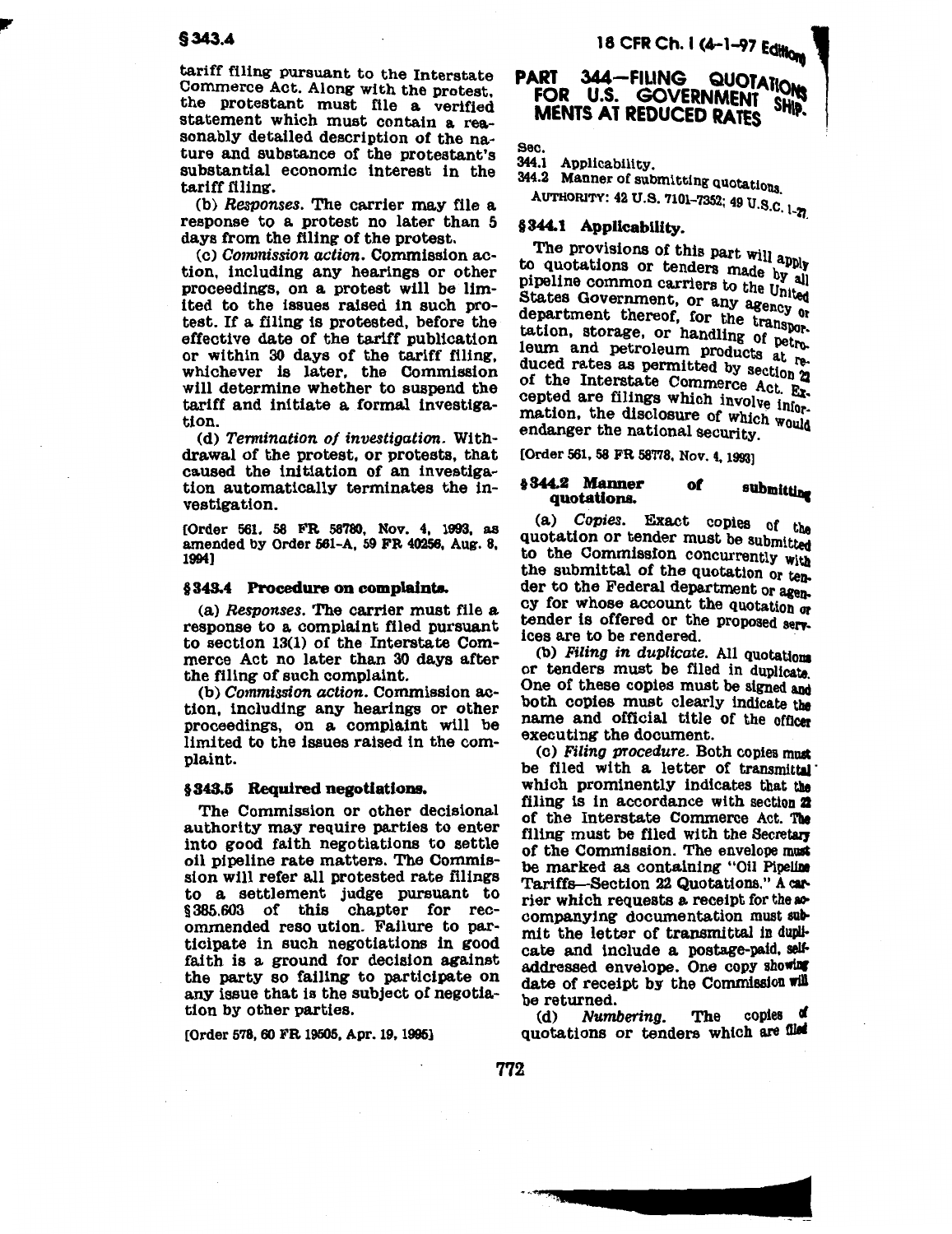## **Aderal Energy Regulatory Commission**

with the Commission by each carrier sust be numbered consecutively.

(e) Supersession of a quotation or ten-A quotation or tender which supersides a prior quotation or tender must. w a statement shown immediately moder the number of the new document, cancel the prior document numm.

firder 561, 58 FR 58778, Nov. 4, 1993]

### **PART 346-OIL PIPELINE COST-OF-**SERVICE FILING REQUIREMENTS

**Let** Content of filing for cost-of-service mtes.

**M42** Material in support of initial rates or change in rates.

AUTHORITY: 42 U.S.C. 7101-7352; 49 U.S.C. **6502; 49 App. U.S.C. 1-85.** 

### 1346.1 Content of filing for cost-oftervice rates.

A carrier that seeks to establish mies pursuant to §342.2(a) of this chaplet, or a carrier that seeks to change rates pursuant to §342.4(a) of this chapter, or a carrier described in §342.0(b) that seeks to establish or change rates if filing cost, revenue, and throughput ata supporting such rates, other than lursuant to a Commission-approved ettlement, must file:

(a) A letter of transmittal which conforms to \$\$341.2(c) and 342.4(a) of this chapter;

(b) The proposed tariff; and

<sup>(c)</sup> The statements and supporting **\*orkpapers set forth in §346.2.** 

**19 PR** 59146, Nov. 16, 1994, as amended by Order 588, 61 FR 38569, July 25, 1996)

146.2 Material in support of initial rates or change in rates.

A carrier that files for rates pursuant  $\frac{1}{2}$  is the chapter of  $\frac{1}{2}$  of this chapter,<br>  $\frac{1}{2}$  or  $\frac{1}{2}$  or  $\frac{1}{2}$  of this chapter,  $\alpha$  a carrier described in §342.0(b) that<br>the carrier described in §342.0(b) that the to establish or change rates by fil-<br>the stablish or change rates by filthe cost, revenue, and throughput data apporting such rates, other than purant to a Commission-approved settle-<br>then to a Commission-approved settlethent, must file the following statements, unust lile the ionium and supporting **Norkpapers.** The statement, schedules, Way where. The statement, which an an workpapers must be based upon an Appropriate test period.

(a) Base and test periods defined. (1) For a carrier which has been in operation for at least 12 months:

(i) A base period must consist of 12 consecutive months of actual experience. The 12 months of experience must be adjusted to eliminate nonrecurring items (except minor accounts). The filing carrier may include appropriate normalizing adjustments in lieu of nonrecurring items.

(ii) A test period must consist of a base period adjusted for changes in revenues and costs which are known and are measurable with reasonable accuracy at the time of filing and which will become effective within nine months after the last month of available actual experience utilized in the filing. For good cause shown, the Commission may allow reasonable deviation from the prescribed test period.

(2) For a carrier which has less than 12 months' experience, the test period may consist of 12 consecutive months ending not more than one year from the filing date. For good cause shown, the Commission may allow reasonable deviation from the prescribed test period.

(3) For a carrier which is establishing rates for new service, the test period will be based on a 12-month projection of costs and revenues.

(b) Cost-of-service summary schedule. This schedule must contain the following information:

(1) Total carrier cost of service for the test period.

(2) Throughput for the test period in both barrels and barrel-miles.

(3) For filings pursuant to  $§342.4(a)$  of this chapter, the schedule must include the proposed rates, the rates which would be permitted under §342.3 of this chapter, and the revenues to be realized from both sets of rates.

(c) Content of statements. Any cost-ofservice rate filing must include supporting statements containing the following information for the test period.

(1) Statement A-total cost of service. This statement must summarize the total cost of service for a carrier (operating and maintenance expense, depreciation and amortization, return, and taxes) developed from Statements B through G described in paragraphs (c)  $(2)$  through  $(7)$  of this section.

\$346.2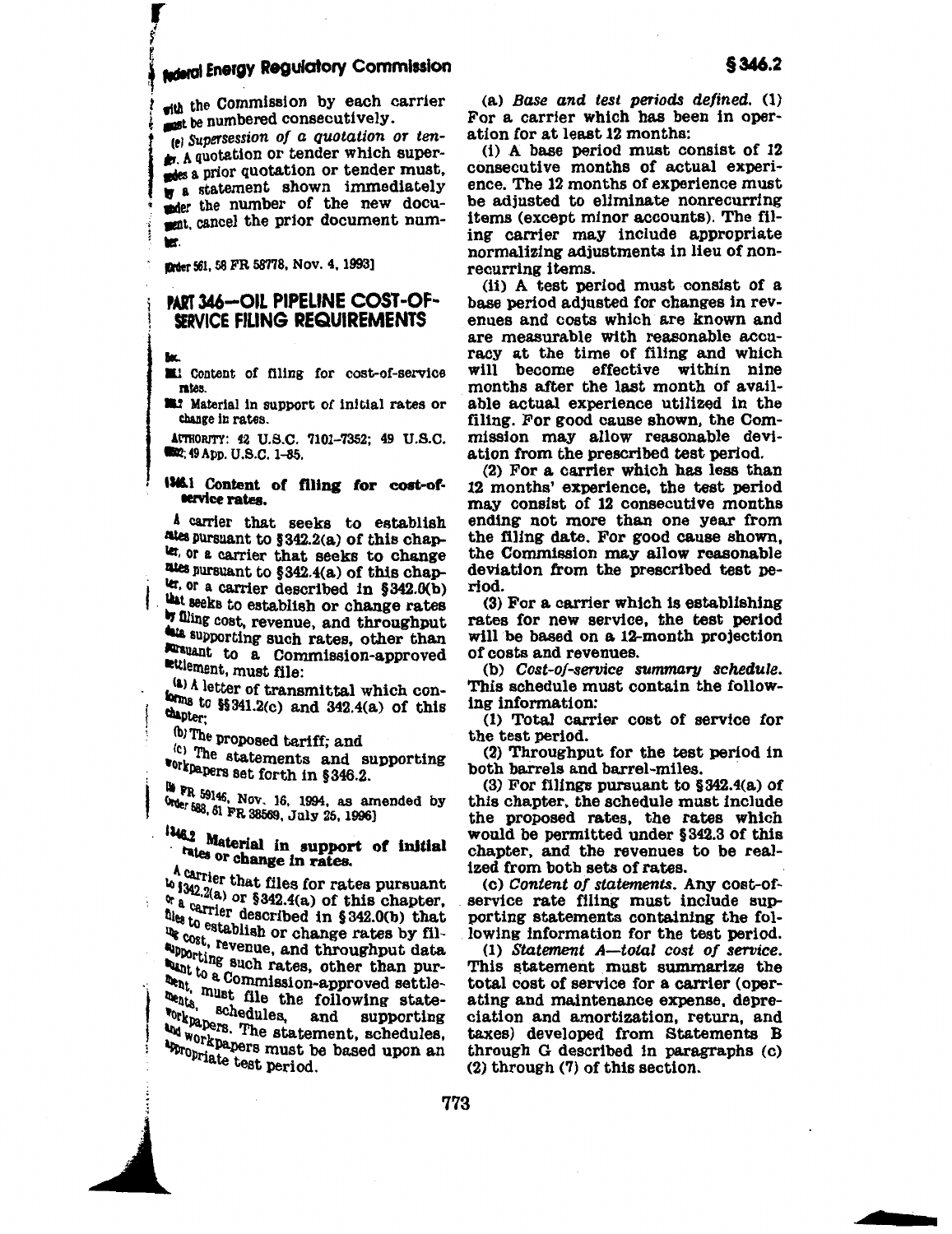(2) *Statement B-operation and maintenance expense.* This statement must set forth the operation, maintenance, administration and general, and depreciation expenses for the test period. Items used in the computations or derived on this statement must consist of operations, including salaries and wages, supplies and expenses, outside services, operating fuel and power, and oil losses and shortages; maintenance, including salaries and wages, supplies and expenses, outside services, and maintenance and materials; administrative and general, including salaries and wages, supplies and expenses, outside services, rentals, pensions and benefits, insurance, casualty and other losses, and pipeline taxes; and depreciation and amortization.

(3) *Statement C-overall return on rate base.* This statement must set forth the rate base for return purposes from Statement E in paragraph (c)(5) of this section and must also state the claimed rate of return and the application of the claimed rate of return to the overall rate base. The claimed rate of return must consist of a weighted cost of capital, combining the rate of return on debt capital and the real rate of return on equity capital. Items used in the computations or derived on this statement must include deferred earnings, equity ratio, debt ratio, weighted cost of capital, and costs of debt and equity.

( 4) *Statement D-income taxes.* This statement must set forth the income tax computation. Items used in the computations or derived on this statement must show: return allowance, interest expense, equity return, 'annual amortization of deferred earnings, depreciation on equity AFUDC, underfunded or overfunded ADIT amortization amount, taxable income, tax factor, and income tax allowance.

(5) *Statement E-rate base.* This statement must set forth the return rate base. Items used in the computations or derived on this statement must include beginning balances of the rate base at December 31, 1983, working capital (including materials and supplies, prepayments, and oil inventory), accrued depreciation on carrier plant, accrued depreciation on rights of way, and accumulated deferred income

taxes; and adjustments and  $en$ d ances for original cost of  $_{\text{rati.}}$   $_{\text{bal}}$ interest during construction area ances ion original construction, APUM<br>adjustments, original cost of net and net income in a ddd. adjustments from land, and the net additions and control of net additions and. olds. mal cost of net additions and return<br>ments from rights of way, original cost<br>of plant additions, original cost accrenear concern rights of way, original cost of plant additions, original cost accreases also for depreciation, AFUDC accreases als for depreciation adjustment, original compared of the compared of the compared of the compared of  $\sim$ depreciation accruals added to rights of way, net charge for retirements from accrued depreciation, accU:::erts rl'lltta ferred income taxes, changes in work. ing capital (including materials and supplies, prepayments, and oil inves $tory$ ), accrued deferred earnings nual amortization of accrued deferred<br>earnings, and amortization of starting<br>rate base write-up. (6) Statement F-allowance for function of stating<br>(6) *Statement F-allowance for function* details and during construction. This

**1000** (6) Statement F-allowance for fundated during construction. This statement must set forth the computation ment increase for funds used during<br>construction (AFUDC) including the AFUDC for each year commencing in 1984 and a summary of AFUDC and AFUDC depreciation for the years is

(7) *Statement G-revenues.* This star. ment must set forth the gross revenue for the actual 12 months of experience as computed under both the presently effective rates and the proposed rate If the presently effective rates are  $m$ at the maximum ceiling rate establi lished under  $§342.4(a)$  of this chapter. then gross revenues must also be coa. puted and set forth as if the ceiling rates were effective for the 12 month period.

 $[59$  FR 59146, Nov. 16, 1994, as amended  $\blacktriangleright$ Order 588, 61 FR 38569, July 25, 1996]

### PART 347-OIL PIPELINE DEPRECIATION STUDIES

AUTHORITY: 42 U.S.C. 7101-7352; 49 U.S.C. 60502; 49 App. U.S.C. 1-85.

### § 347.1 Material to support request and newly established or changed proportionally erty account depreciation studies.

(a) *Means of filing.* Filing of a requisition for new or changed property accusion depreciation rates must be made  $\overline{u}$ . the Secretary of the Commission. ings made by mail must be addressed to the Federal Energy Regulated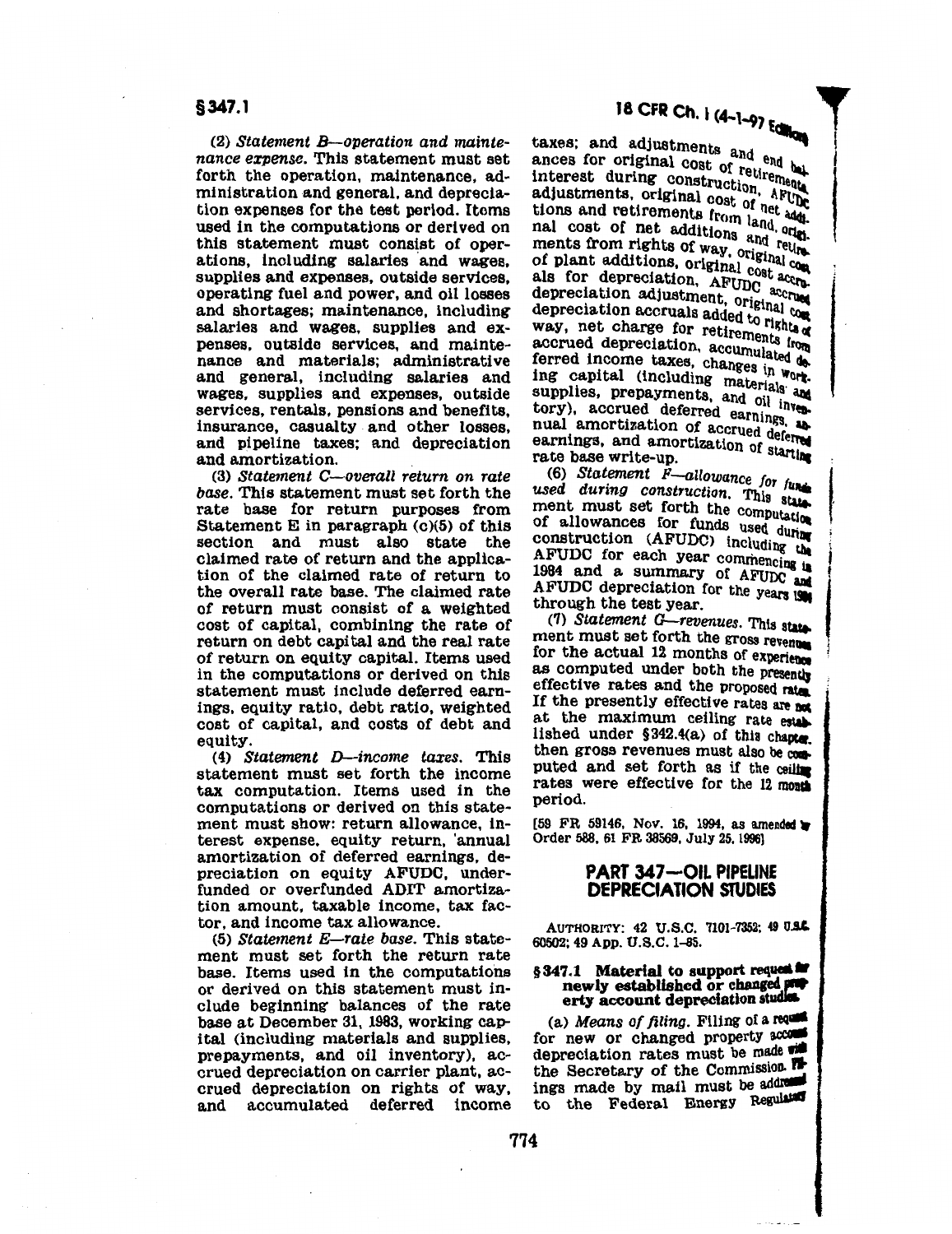eommission with the envelope clearly marked as containing "Oil Pipeline Depreciation Rates."

(b) Number of copies. Carriers must file three paper copies of each request with attendant information identified tn paragraphs (c) through (e) of this eection.

(c) Transmittal letter. Letters of transmittal must give a general description of the change in depreciation rates being proposed in the filing. Letters of transmittal must also certify that the letter of transmittal (not including the information to be provided, as identified in paragraphs  $(d)$  and  $(e)$  of this section) has been sent to each shipper and to each subscriber. If there are no aubscribers, letters of transmittal must 10 state. Carriers requesting acknowledgement of the receipt of a filing by mail must submit a duplicate copy of the letter of transmittal marked "Receipt requested." The request must include a postage paid, self-addressed return envelope.

(d) Effectiveness of property account depreciation rates. (1) The proposed de-Preciation rates being established in the first instance must be used until they are either accepted or modified by the Commission. Rates in effect at the time of the proposed revision must con-<br>tinue to be used until the proposed revised rates are approved or modified by the Commission.

(2) When filing for approval of either new or changed property account de-Preciation rates, a carrier must provide<br>information in sufficient detail to fully

Explain and justify its proposed rates.<br>(e) *Information to be provided*. The information in paragraphs (e)(1) through  $(e)$  Information to be provided. The in- $^{(5)}$  of this section must be provided as justification for depreciation changes. Modifications, additions, and deletions to these data elements should be made to reflect the individual circumstances  $\frac{u_{\text{ine}}}{v_{\text{at}}}$  carrier's properties and operations. Any information in paragraphs  $(e)(1)$  through (5) of this section, the re-I  $\frac{1}{15}$  of which would violate section  $\frac{15(13)}{200}$  of the Interstate Commerce Act, must be provided in a format that will brotect individual shippers.

!

'.

 $r_{\text{Reperal}}^{(1)}$  A brief summary relating to the prob<sub>sed</sub> depreciation rates are based (e.g., why the economic life of the pipeline section is less then the physical life).

(2) An explanation of the organization, ownership, and operation of the pipeline.

(3) A table of the proposed depreciation rates by account.

(4) An explanation of the average remaining life on a physical basis and on an economic basis.

(5) The following specific background data must be submitted at the time of and concurrently with any request for the establishment of, or modification to, depreciation rates for carriers. If the information listed is not applicable, it may be omitted from the filing:

(i) Up-to-date engineering maps of the pipeline including the location of all gathering facilities, trunkline facilities, terminals, interconnections with other pipeline systems, and interconnections with refineries/plants. Maps must indicate the direction of flow.

(ii) A brief description of the carrier's operations and an estimate of any major near-term additions or retirements including the estimated costs, location, reason, and probable year of transaction.

(iii) The present depreciation rates being used by account.

(iv) For the most current year available and for the two prior years, a breakdown or the throughput (by type of product, if applicable) received with source (e.g. name of well, pipeline company) at each receipt point and throughput delivered at each delivery point.

(v) The daily average capacity (in barrels per day) and the actual average capacity (in barrels per day) for the most current year, by line section.

(vi) A list of shipments and their associated receipt points, delivery points, and volumes (in barrels) by type of product (where applicable) for the most current year.

(vii) For each primary carrier account, the latest month's book balances for gross plant and for accumulated reserve for depreciation.

(viii) An estimate of the remaining life of the system (both gathering and trunk lines) including the basis for the estimate.

<sup>I</sup>I~ ~ ,, ! I " ' '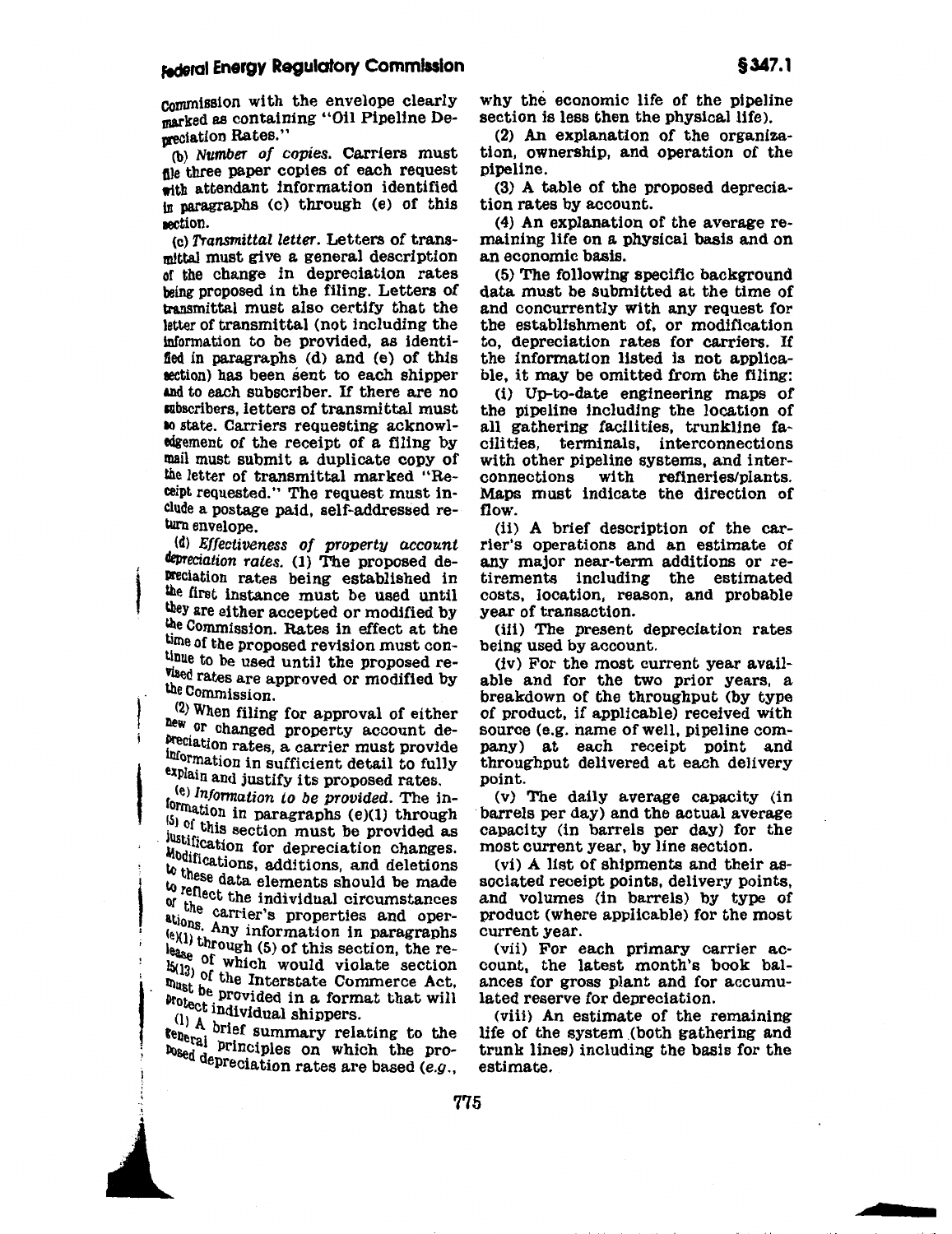·'

(ix) For crude oil, a list of the fields or areas from which crude oil is obtained.

(x) If the proposed depreciation rate adjustment is based on the remaining physical life of the properties, a complete, or updated, if applicable, Service Life Data Form (FERC Form No. 73) through the most current year.

(xi) Estimated salvage value of properties by account.

[59 FR 59147, Nov. 16, 1994, as amended at 60 FR 358, Jan. 4, 1995]

### PART 348-OIL PIPELINE APPLICA-TIONS FOR MARKET POWER DE-TERMINATIONS

Sec.

348.1 Content of application for a market power determination.

348.2 Procedures.

AUTHORITY: 42 U.S.C. 7101-7352; 49 U.S.C. 60502; 49 App. U.S.C. 1-a&.

### §348.1 Content of application for a market power determination.

(a) If, under §342.4(b) of this chapter, a carrier seeks to establish that it lacks significant market power in the market in which it proposes to charge market-based rates, it must file and provide an application for such a determination. An application must include a statement of position and the information required by paragraph {c) of this section.

(b) The carrier's statement of position required by paragraph {a) of this section must include an executive summary of its statement of position and a statement of material facts in addition to its complete statement of position. The statement of material facts must include citation to the supporting statements, exhibits, affidavits, and prepared testimony.

(c) The carrier must include with its application the following information:

(1) *Statement A-geographic market.* This statement must describe the geographic markets in which the carrier seeks to establish that it lacks significant market power. The carrier must include the origin market and the destination market related to the service for which it proposes to charge marketbased rates. The statement must explain why the carrier's method for selecting the geographic markets i. propriate.  $\frac{18}{9}a_p$ 

(2) *Statement B-product market*  statement must identify the  $_{\text{probability}}$  and  $_{\text{velocity}}$ market or markets for which the carrier seeks to establish that it lacks  $\frac{a}{a}$ . nificant market power. The statement must explain why the particular product definition is appropriate.

(3) *Statement C-the carrier's facilities* and services. This statement must describe the carrier's own facilities and services in the relevant markets identified in statements A and B in paragraphs (c) (1) and (2) of this section. The statement must include all pertinent data about the pipeline's facilities<br>and services.

(4) *Statement D--competitive* alt natives. This statement must describe<br>available transportation alternatives in competition with the carrier in the relevant markets and other competi. tion constraining the carrier's rates In those markets. To the extent available the statement must include all pertinent data about transportation alter. natives and other constraining com. petition.

(5) *Statement E-potential competition.*  This statement must describe potential competition in the relevant markets. To the extent available, the statement must include data about the potential competitors, including their costs, and their distance in miles from the carrier's terminals and major consuming markets.

(6) *Statement F-maps.* This statement must consist of maps showing the carrier's principal transportation facilities, the points at which service is rendered under its tariff, the direction or flow of each line, the location of each of its terminals, the location of each or its major consuming markets, and the location of the alternatives to the carrier, including their distance in miles from the carrier's terminals and major consuming markets. The statement must include a general system map and maps by geographic markets. The information required by this statement may be on separate pages.

(7) *Statement G-market power mea& ures.* This statement must set forth the calculation of the market concentration of the relevant markets using the<br>Herfindahl-Hirschman Index. The Herfindahl-Hirschman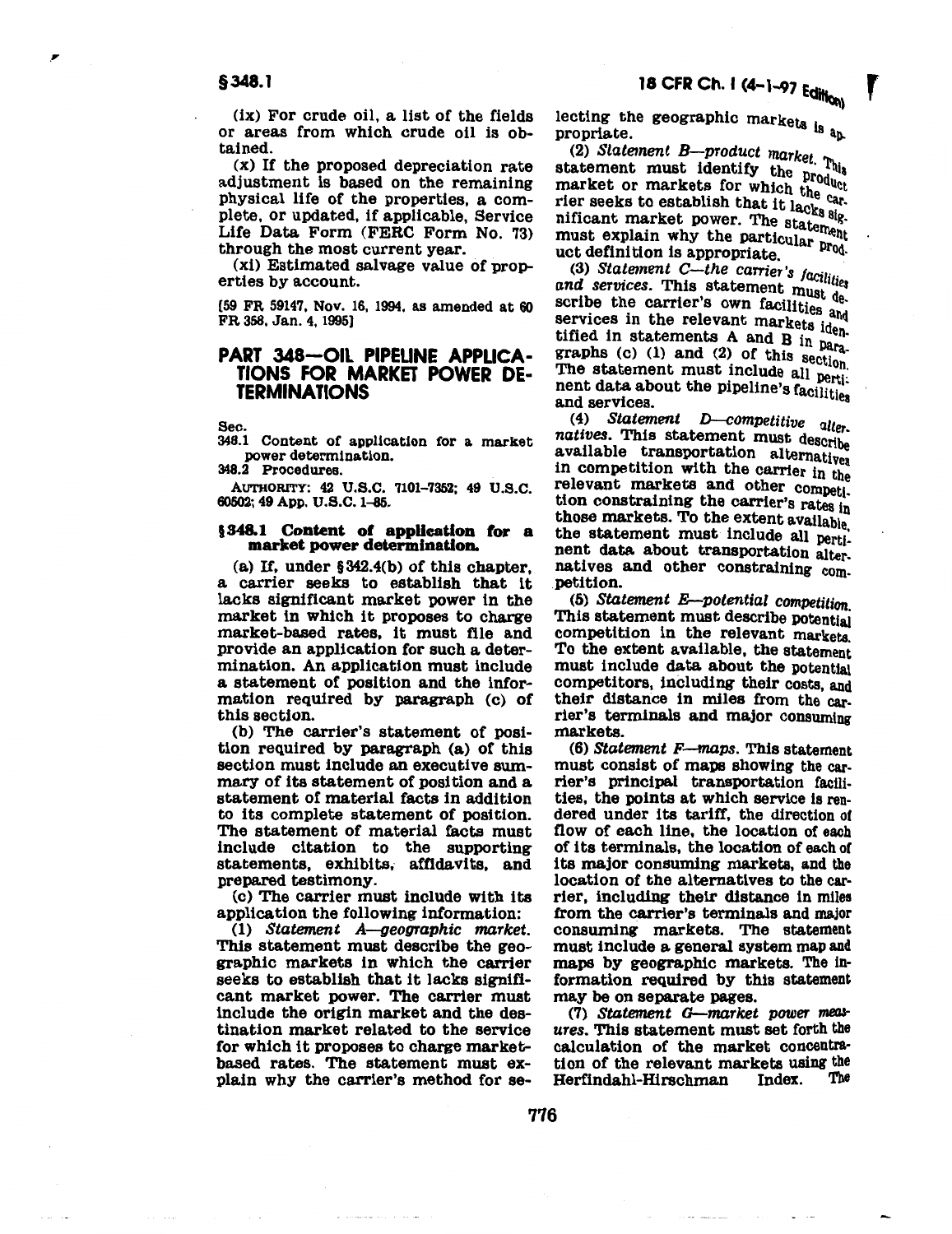### **sideral Energy Regulatory Commission**

matement must also set forth the carner's market share based on receipts in to origin markets and deliveries in its **Actination markets, if the Herfindahl**mirschman Index is not based on those actors. The statement must also set teth the calculation of other market nower measures relied on by the carder. The statement must include comthe particulars about the carrier's calculations.

(b) Statement H--other factors. This stement must describe any other factors that bear on the issue of whether the carrier lacks significant market wer in the relevant markets. The description must explain why those other **actors** are pertinent.

(9) Statement I-prepared testimony. This statement must include the proposed testimony in support of the ap-Mication and will serve as the carrier's due-in-chief, if the Commission sets the application for hearing. The propoed witness must subscribe to the testimony and swear that all statements of fact contained in the proposed testimony are true and correct to the test of his or her knowledge, informahon, and belief.

**PR 59160, Nov. 16, 1994]** 

### 1848.2 Procedures.

(a) A carrier must file, as provided in [Ml.] of this chapter, an original plus fourteen copies of its application, induding its statement of position, satements, and related material, and a letter of transmittal and must submit application on an electronic medum. The formats for the electronic thing and the paper copy can be obuined at the Federal Energy Regulatory Commission, Division of Public Information, 825 North Capitol Street, Me, Washington, DC 20426. A carrier must submit with its application any housest for privileged treatment of doc-When the and information under §388.112 of this chapter and a proposed form of motective agreement. In the event the contract of the contract of the contract of the contract of the contract of the contract of the contract of the contract of the contract of the contract of the contract of the contract drier requests privileged treatment ther s388.112 of this chapter, it must<br>the 1938.112 of this chapter, it must the the original and three copies of its<br>unline original and three copies of its **Application** with the information for bluch privileged treatment is sought the incopies of the application withbut the information for which priviegg treatment is sought.

(b) A carrier must provide a copy of its letter of transmittal and its proposed form of protective agreement to each shipper and subscriber on or before the day the material is transmitted to the Commission for filing.

(c) A letter of transmittal must describe the market-based rate filing, including an identification of each rate that would be market-based, and the pertinent tariffs or supplement numbers, state if a waiver is being requested and specify the statute, section, subsection, regulation, policy or order requested to be waived. Letters of transmittal must be certified pursuant to  $$341.2(c)(2)$  of this chapter and acknowledgement must be requested pursuant to  $\S 341.2(c)(3)$  of this chapter.

(d) An interested person must make a written request to the carrier for a copy of the carrier's complete application within 20 days after the filing of the application. The request must include an executed copy of the protective agreement. Any objection to the proposed form of protective agreement must be filed under §385.212 of this chapter.

(e) A carrier must provide a copy of the complete application to the requesting person within seven days after receipt of the written request and an executed copy of the protective agreement.

(f) A carrier must provide copies as required by paragraphs (b) and (e) of this section by first-class mail or by other means of transmission agreed upon in writing.

 $(g)$  Any intervention or protest to the application must be filed within 60 days after the filing of the application and must be filed pursuant to §§343.2 (a) and (b) of this chapter. A protest must also be telefaxed if required by §343.3(a) of this chapter.

(h) A protest filed against an application for a market power determination must set forth in detail the grounds for opposing the carrier's application, including responding to its position and information and, if desired, presenting information pursuant to  $$348.1(c)$ .

(i) After expiration of the date for filing protests, the Commission will issue an order in which it will summarily